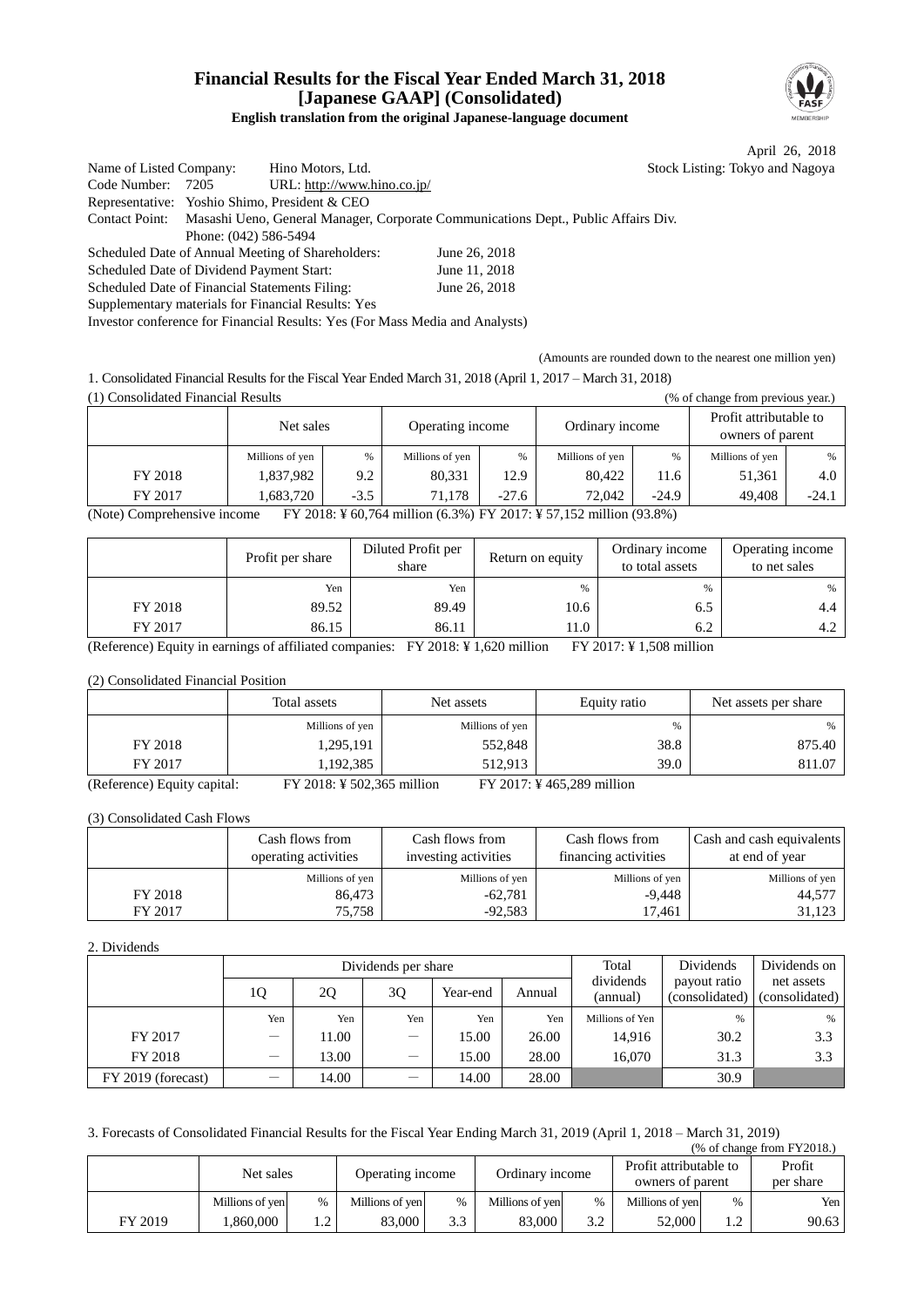\*Notes

- (1) Changes in significant subsidiaries (changes of specified subsidiaries resulting in changes in scope of consolidation) during the current term: None
- (2) Changes in accounting policies, accounting estimates and restatements:
	- 1) Changes in accounting policies due to revisions of accounting standards: None
	- 2) Changes in accounting policies due to reasons other than above 1): None
	- 3) Changes in accounting estimates: None 4) Restatements: None
	-

(3) Number of outstanding shares (common stock)

| 1) Number of outstanding shares (including treasury<br>stock) at end of term | FY 2018 | 574,580,850 shares | FY 2017 | 574,580,850 shares |
|------------------------------------------------------------------------------|---------|--------------------|---------|--------------------|
| 2) Number of treasury stock at end of term                                   | FY 2018 | 713,542 shares     | FY 2017 | 903,739 shares     |
| 3) Average number of shares                                                  | FY 2018 | 573,752,681 shares | FY 2017 | 573,507,059 shares |

(Reference) Overview of Non-Consolidated Financial Results

1. Non-Consolidated Financial Results for the Fiscal Year Ended March 31, 2018 (April 1, 2017 – March 31, 2018)

(1) Non-Consolidated Financial Results (% of change from previous year.)

| $\sqrt{2}$ |                  |        |                             |         |                 |         | $\circ$         |         |  |  |  |
|------------|------------------|--------|-----------------------------|---------|-----------------|---------|-----------------|---------|--|--|--|
|            | Net sales        |        | Operating income            |         | Ordinary income |         | Profit          |         |  |  |  |
|            | Millions of yen  | $\%$   | Millions of yen             | $\%$    | Millions of yen | $\%$    | Millions of yen | $\%$    |  |  |  |
| FY 2018    | 1,330,573        | 9.4    | 32,785                      | 37.5    | 42,586          | 32.3    | 35,255          | 37.3    |  |  |  |
| FY 2017    | 1,215,819        | $-0.6$ | 23,846                      | $-52.2$ | 32,191          | $-47.1$ | 25,669          | $-42.8$ |  |  |  |
|            | Profit per share |        | Diluted Profit<br>per share |         |                 |         |                 |         |  |  |  |
|            |                  | Yen    | Yen                         |         |                 |         |                 |         |  |  |  |
| FY 2018    |                  | 61.43  |                             | 61.42   |                 |         |                 |         |  |  |  |
| FY 2017    |                  | 44.75  | 44.73                       |         |                 |         |                 |         |  |  |  |

(2) Non-Consolidated Financial Position

|                             | Total assets               | Net assets      | Equity ratio               | Net assets per share |
|-----------------------------|----------------------------|-----------------|----------------------------|----------------------|
|                             | Millions of yen            | Millions of yen | %                          | Yen                  |
| FY 2018                     | 820,005                    | 384,736         | 46.9                       | 670.24               |
| FY 2017                     | 771.311                    | 362,491         | 47.0                       | 631.64               |
| (Reference) Equity capital: | FY 2018: ¥ 384,714 million |                 | FY 2017: ¥ 362,438 million |                      |

\* Summary of financial results is out of scope of audit by Certified Public Accountants or Audit companies. \* Statement regarding the proper use of financial forecasts and other remarks

Descriptions regarding the future, including the financial projections contained in this report, are based on certain assumptions currently available to the Company, which are, at the discretion of the Company, deemed reasonable, and the Company gives no guarantees that it will achieve these results. In addition, actual financial results may significantly vary due to various factors. For assumptions used in forecasting financial results and precautions in using the financial projections, please refer to Appendix on Page 4, "1. Business Performance Overview; (4) Future Outlook."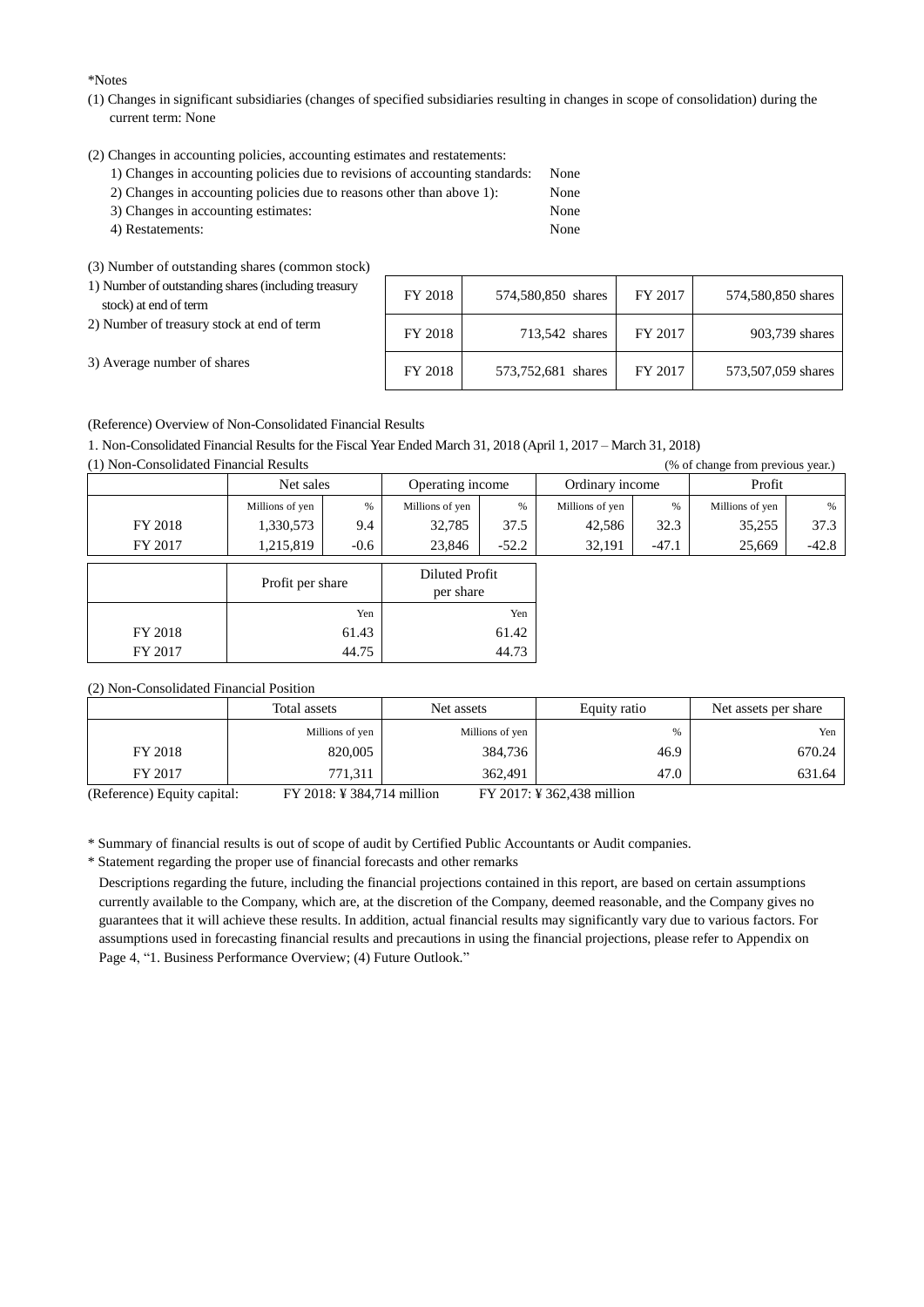## Appendix

## Table of contents of the appendix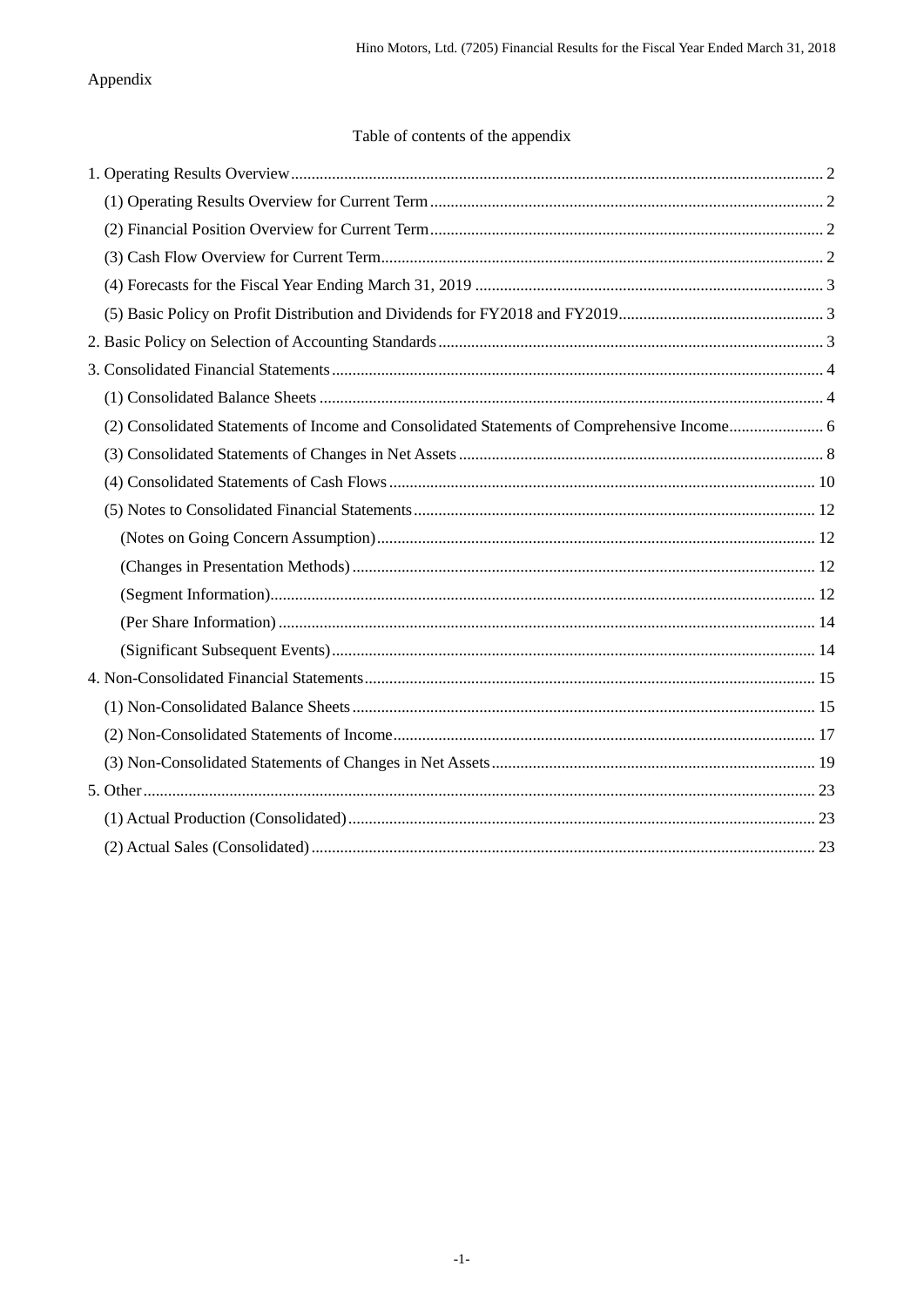### <span id="page-3-0"></span>**1. Operating Results Overview**

### <span id="page-3-1"></span>**(1) Operating Results Overview for Current Term**

As for the Japanese domestic truck market in this consolidated fiscal year, the demand for cargo trucks performed well, but the demand for construction trucks declined. Accordingly, the total demand for heavyand medium-duty trucks decreased to 91.1 thousand units by 7.0 thousand units (-7.1%) compared to the previous year. However, the total demand for light-duty truck increased to 104.1 thousand units by 0.4 thousand units (0.4%) compared to the previous year. In sum, the total demand for heavy-, medium-, and light-duty trucks was nearly unchanged from the previous year. As for heavy- and medium-duty trucks in the current consolidated fiscal year, new models were highly evaluated for their safety, environmental friendliness, etc. and so we achieved the largest number of registered trucks for 45 consecutive years, and their share was 37.7%, comparable to that in the previous year. Our share in the light-duty truck market reached 27.3%, a record high, as a result of active sales promotion. As for Japanese domestic sales volume, the total sales volume of heavy-, medium-, light-duty trucks and buses increased to 67.5 thousand units by 0.4 thousand units (0.6%) from the previous fiscal year.

As for overseas markets, the sales volume in Asia, mainly Indonesia, which is the major target market, increased. Accordingly, the sales volume of trucks and buses outside Japan for this consolidated fiscal year increased to 116.5 thousand units by 11.8 thousand units (11.2%) from the previous fiscal year.

As a result of the above, total unit sales of Hino Brand trucks and buses increased to 184.0 thousand units, a record high, by 12.2 thousand units (7.1%) from the previous fiscal year.

As for the volume of sales to Toyota Motor Corporation, mainly because the sales of SUV increased, total sales volume increased to 150.2 thousand units by 5.9 thousand units (4.1%) from the previous fiscal year.

As a result of the above, consolidated net sales were ¥1,837,982 million, which is an increase of ¥154,262 million (9.2%) as compared to the previous fiscal year. As for profits, due to an increase in the quantity sold of trucks and buses, consolidated operating income increased to ¥80,331 million which is an increase of ¥9,153 million (12.9%) as compared to the previous fiscal year. Ordinary income increased to ¥80,422 million which is an increase of ¥8,379 million (11.6%) as compared to the previous fiscal year. Profit attributable to owners of parent increased to ¥51,361 million which is an increase of ¥1,953 million (4.0%) as compared to the previous fiscal year.

#### <span id="page-3-2"></span>**(2) Financial Position Overview for Current Term**

Total assets as of the end of this fiscal year increased to ¥1,295,191 million by ¥102,805 million compared to the end of the previous fiscal year. This is mainly because inventories at the end of the consolidated fiscal year increased by ¥38,916 million, and notes and accounts receivable - trade increased by ¥27,582 million due to an increase in the quantity sold of trucks and buses from the previous year. Liabilities increased to ¥742,342 million by ¥62,870 million compared to the end of the previous fiscal year. This is mainly because notes and accounts payable - trade increased by ¥41,707 million.

Net assets increased to ¥552,848 million by ¥39,935 million compared to the end of the previous fiscal year. This is mainly because ¥51,361 million was posted as profit attributable to owners of parent, although dividends from retained earnings of ¥16,067 million were paid.

#### <span id="page-3-3"></span>**(3) Cash Flow Overview for Current Term**

Cash flows for this fiscal year are as follows.

Cash provided by operating activities was ¥86,473 million. This was mainly due to posting profit before income taxes of ¥81,725 million.

Cash used in investing activities was ¥62,781 million. This was mainly due to the expenditure of ¥60,087 million on the purchase of property, plant and equipment centering on production facilities.

Cash used in financing activities was ¥9,448 million. This was mainly due to cash dividends paid of ¥16,067 million and net increase of interest-bearing debt of ¥10,127 million.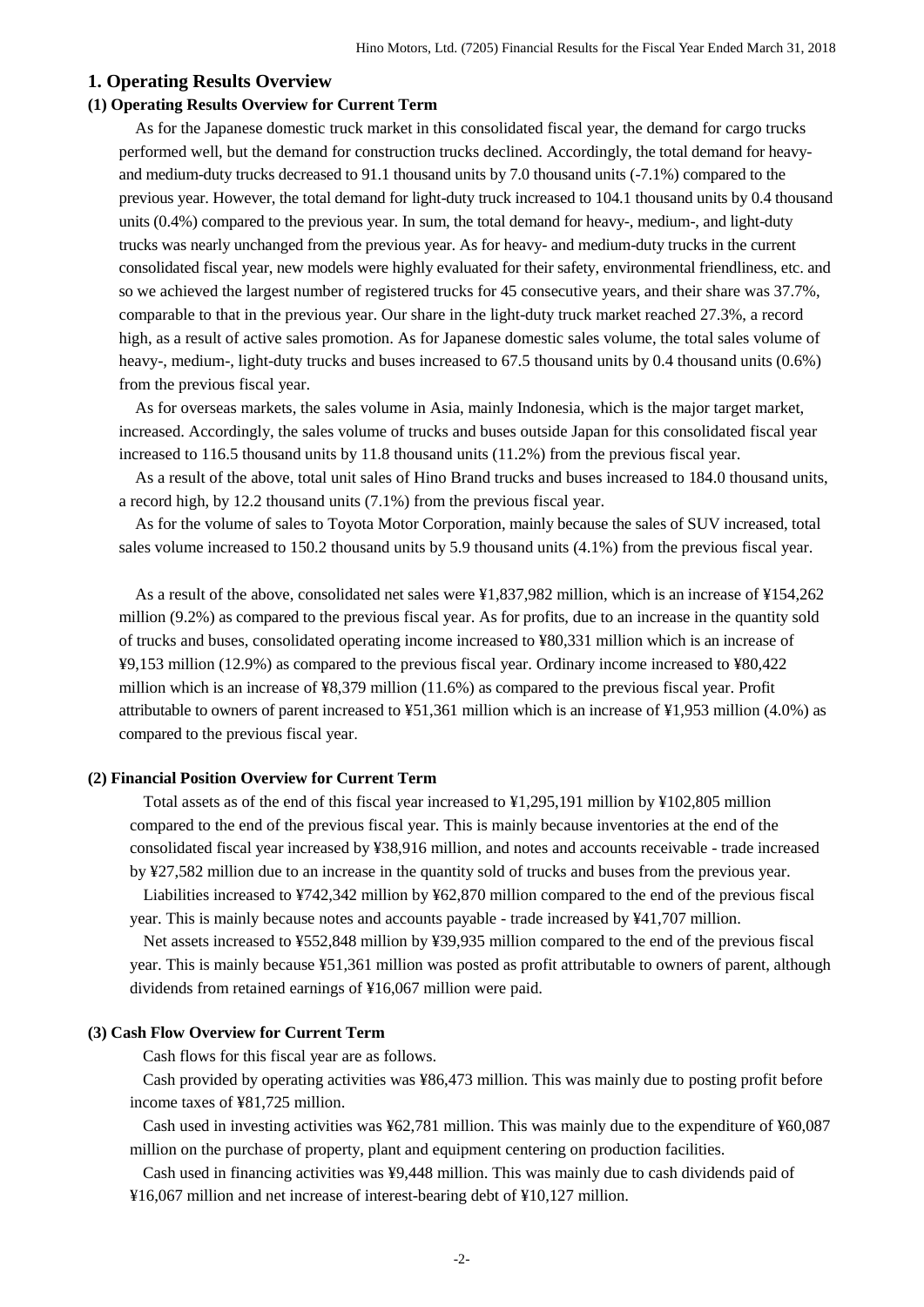As a result, cash and cash equivalents at the end of this fiscal year increased to ¥44,577 million by ¥13,454 million compared to the end of the previous fiscal year.

#### <span id="page-4-0"></span>**(4) Forecasts for the Fiscal Year Ending March 31, 2019**

As for the Japanese markets of trucks and buses, demand is estimated to decrease gently, as the demand for replacement has come to an end. On the other hand, in overseas markets, demand is forecasted to continue to rise and be healthy mainly in Asia, especially Indonesia. As for earnings, we will strive to increase profits through cost improvement and the effects of new heavy- and medium-duty trucks in Japan, although there will be some effects of the yen appreciation, the augmenting prices of raw materials, etc.

In these circumstances, the Hino Group will support the business of each customer, contribute to society, and achieve the sustainable growth of the Hino Group by making Hino trucks and buses "more useful" based on the slogan "Trucks and Buses that do more" and the three objectives: "Provision of appropriate products with safety and environment technologies," "Ultimately customized total support for customers," and "Challenge new fields."

Therefore, the earnings forecast for the next term is as follows:

| (Consolidated Earnings Forecast for the Full Fiscal Year) |  |  |  |
|-----------------------------------------------------------|--|--|--|
|                                                           |  |  |  |

\* The above forecasts are created based on the information available to the company and on certain assumptions deemed reasonable, and are not guaranteed to be achieved.

#### <span id="page-4-1"></span>**(5) Basic Policy on Profit Distribution and Dividends for FY2018 and FY2019**

Our company will strive to achieve a consolidated payout ratio of 30% stably and continuously, while fortifying its financial standing and considering its business performance, new investments, etc. in each term.

As for the term-end dividend for the current term, the board of directors resolved to pay ¥15 per share and set the date of payment start at June 11, 2018, at their meeting held on April 26, 2018, while comprehensively considering the above basic policy, the business environment surrounding our company, etc. Accordingly, the annual dividend will become ¥28 per share (up ¥2 per share from the previous term), as the already-paid interim dividend of ¥13 per share is added.

As for the dividends for the next term, our company plans to pay an annual dividend of ¥28 per share, which will be composed of an interim dividend of ¥14 per share and a term-end dividend of ¥14 per share.

### <span id="page-4-2"></span>**2. Basic Policy on Selection of Accounting Standards**

As the Group is not listed on overseas markets, and for ease of comparison with other companies, Japanese standards are used, and regarding the selection of other accounting standards including IFRS (International Financial Reporting Standards), the accounting standards used by other companies domestically will be considered as we continue to gather information and discuss the issue with experts, and the decision will be made carefully.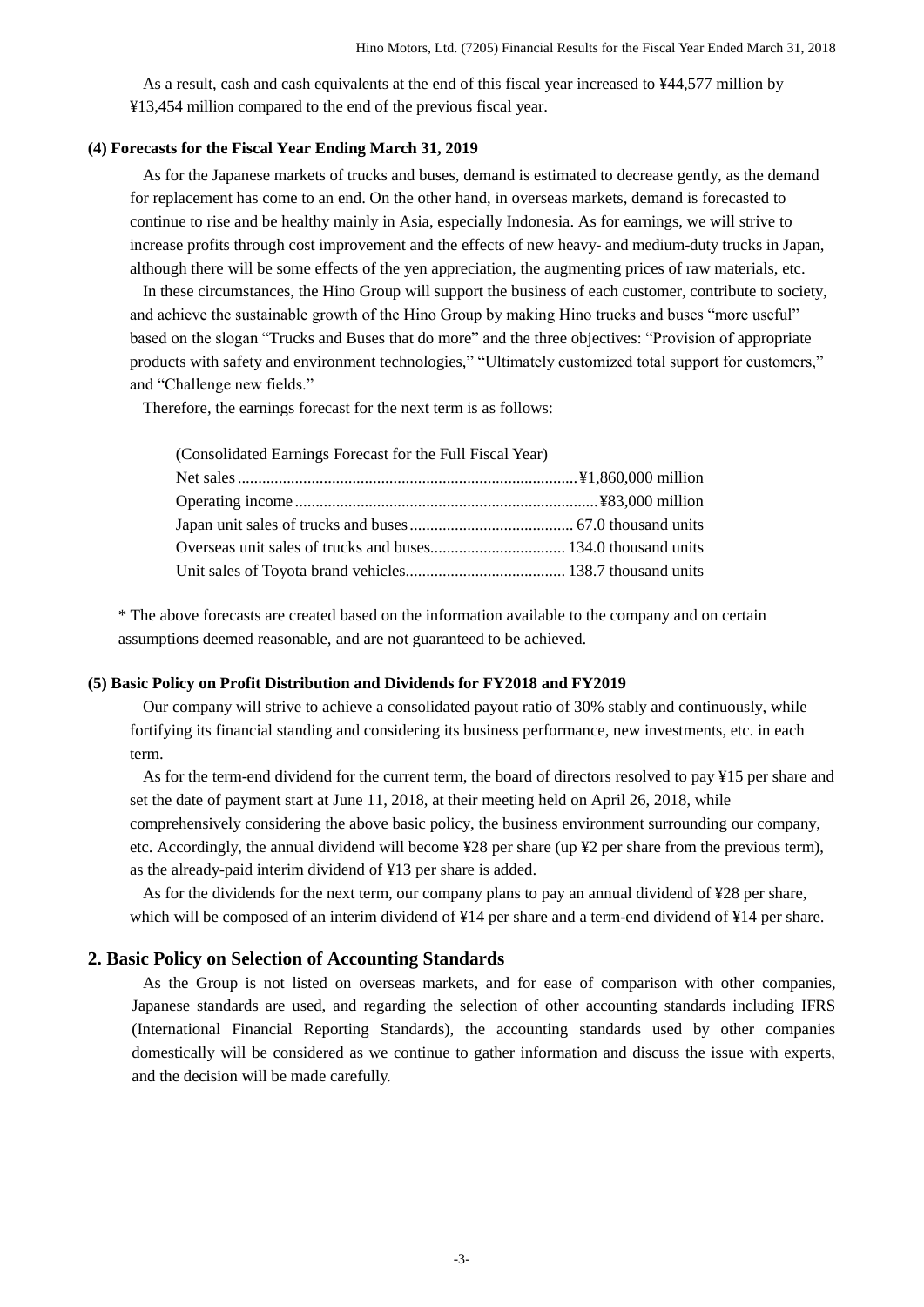# <span id="page-5-0"></span>**3. Consolidated Financial Statements**

# <span id="page-5-1"></span>**(1) Consolidated Balance Sheets**

|                                        |                        | (Millions of yen)      |
|----------------------------------------|------------------------|------------------------|
|                                        | FY 2017                | FY 2018                |
|                                        | (As of March 31, 2017) | (As of March 31, 2018) |
| Assets                                 |                        |                        |
| Current assets                         |                        |                        |
| Cash and deposits                      | 32,145                 | 45,225                 |
| Notes and accounts receivable - trade  | 315,221                | 342,804                |
| Lease receivables                      | 8,756                  | 21,304                 |
| Merchandise and finished goods         | 136,841                | 172,891                |
| Work in process                        | 32,454                 | 32,684                 |
| Raw materials and supplies             | 34,302                 | 36,940                 |
| Deferred tax assets                    | 27,596                 | 30,106                 |
| Other                                  | 34,171                 | 34,815                 |
| Allowance for doubtful accounts        | $-3,433$               | $-4,679$               |
| Total current assets                   | 618,056                | 712,091                |
| Non-current assets                     |                        |                        |
| Property, plant and equipment          |                        |                        |
| Buildings and structures, net          | 143,964                | 146,146                |
| Machinery, equipment and vehicles, net | 117,933                | 106,284                |
| Tools, furniture and fixtures, net     | 17,032                 | 18,702                 |
| Land                                   | 115,122                | 118,566                |
| Leased assets, net                     | 12,623                 | 15,636                 |
| Construction in progress               | 18,364                 | 23,381                 |
| Assets for rent, net                   | 34                     | 33                     |
| Total property, plant and equipment    | 425,076                | 428,751                |
| Intangible assets                      |                        |                        |
| Software                               | 19,881                 | 19,898                 |
| Leased assets                          | $\tau$                 | 5                      |
| Other                                  | 1,321                  | 1,260                  |
| Total intangible assets                | 21,210                 | 21,163                 |
| Investments and other assets           |                        |                        |
| Investment securities                  | 111,230                | 118,504                |
| Net defined benefit asset              | 489                    | 513                    |
| Deferred tax assets                    | 9,858                  | 8,262                  |
| Other                                  | 9,230                  | 8,710                  |
| Allowance for doubtful accounts        | $-2,766$               | $-2,806$               |
| Total investments and other assets     | 128,042                | 133,184                |
| Total non-current assets               | 574,328                | 583,099                |
| Total assets                           | 1,192,385              | 1,295,191              |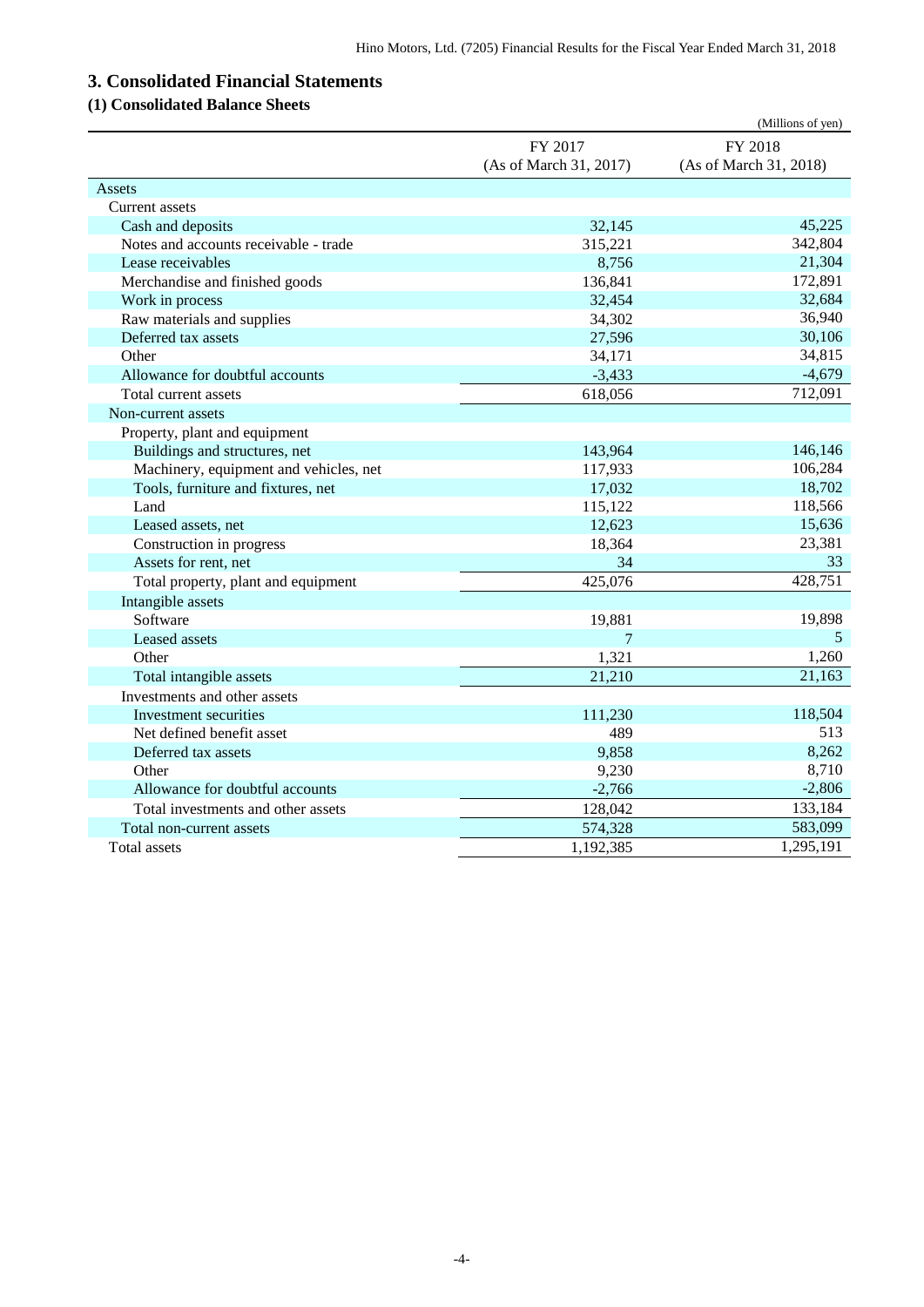|                                                       |                        | (Millions of yen)      |
|-------------------------------------------------------|------------------------|------------------------|
|                                                       | FY 2017                | FY 2018                |
|                                                       | (As of March 31, 2017) | (As of March 31, 2018) |
| Liabilities                                           |                        |                        |
| <b>Current liabilities</b>                            |                        |                        |
| Notes and accounts payable - trade                    | 265,306                | 307,013                |
| Short-term loans payable                              | 85,468                 | 154,020                |
| Commercial papers                                     | 59,000                 |                        |
| Current portion of long-term loans payable            | 11,204                 | 15,639                 |
| Lease obligations                                     | 1,426                  | 1,392                  |
| Accounts payable - other                              | 24,718                 | 19,799                 |
| Income taxes payable                                  | 6,725                  | 12,828                 |
| Provision for bonuses                                 | 5,912                  | 6,390                  |
| Provision for directors' bonuses                      | 932                    | 995                    |
| Provision for product warranties                      | 34,278                 | 40,227                 |
| Other                                                 | 66,162                 | 71,671                 |
| Total current liabilities                             | 561,136                | 629,979                |
| Non-current liabilities                               |                        |                        |
| Long-term loans payable                               | 18,063                 | 12,728                 |
| Lease obligations                                     | 20,032                 | 18,184                 |
| Deferred tax liabilities                              | 13,227                 | 15,684                 |
| Deferred tax liabilities for land revaluation         | 2,765                  | 2,765                  |
| Net defined benefit liability                         | 58,183                 | 56,178                 |
| Provision for directors' retirement benefits          | 1,928                  | 2,013                  |
| Asset retirement obligations                          | 1,233                  | 1,254                  |
| Other                                                 | 2,901                  | 3,552                  |
| Total non-current liabilities                         | 118,335                | 112,362                |
| <b>Total liabilities</b>                              | 679,471                | 742,342                |
| Net assets                                            |                        |                        |
| Shareholders' equity                                  |                        |                        |
| Capital stock                                         | 72,717                 | 72,717                 |
| Capital surplus                                       | 66,129                 | 66,244                 |
| Retained earnings                                     | 302,781                | 337,998                |
| Treasury shares                                       | $-330$                 | $-258$                 |
| Total shareholders' equity                            | 441,297                | 476,701                |
| Accumulated other comprehensive income                |                        |                        |
| Valuation difference on available-for-sale securities | 40,774                 | 45,963                 |
| Deferred gains or losses on hedges                    | $-13$                  | $-80$                  |
| Revaluation reserve for land                          | 2,318                  | 2,318                  |
| Foreign currency translation adjustment               | $-7,232$               | $-12,787$              |
| Remeasurements of defined benefit plans               | $-11,855$              | $-9,749$               |
| Total accumulated other comprehensive income          | 23,992                 | 25,664                 |
| Subscription rights to shares                         | 53                     | 21                     |
| Non-controlling interests                             | 47,570                 | 50,461                 |
| Total net assets                                      | 512,913                | 552,848                |
| Total liabilities and net assets                      | 1,192,385              | 1,295,191              |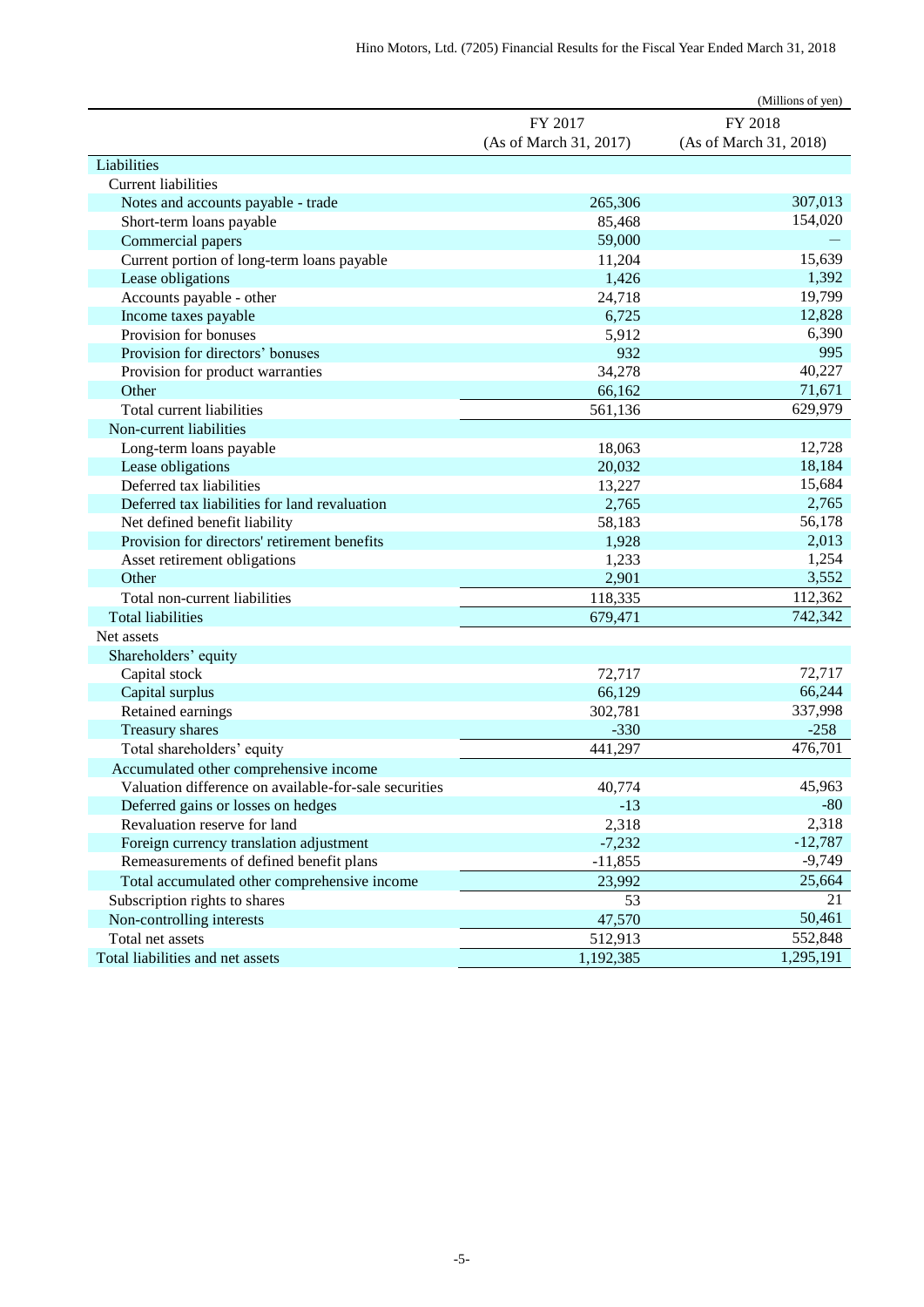## <span id="page-7-0"></span>**(2) Consolidated Statements of Income and Consolidated Statements of Comprehensive Income**

[Consolidated Statements of Income]

|                                                               |                     | (Millions of yen)   |
|---------------------------------------------------------------|---------------------|---------------------|
|                                                               | FY 2017             | FY 2018             |
|                                                               | (From April 1, 2016 | (From April 1, 2017 |
|                                                               | to March 31, 2017)  | to March 31, 2018)  |
| Net sales                                                     | 1,683,720           | 1,837,982           |
| Cost of sales                                                 | 1,411,090           | 1,542,439           |
| Gross profit                                                  | 272,630             | 295,543             |
| Selling, general and administrative expenses                  |                     |                     |
| Sales commission                                              | 24,843              | 25,461              |
| Transportation and warehousing expenses                       | 11,875              | 12,954              |
| Provision for product warranties                              | 34,278              | 40,227              |
| Advertising expenses                                          | 4,888               | 6,604               |
| Salaries and allowances                                       | 48,940              | 51,141              |
| Provision for bonuses                                         | 2,824               | 3,077               |
| Provision for directors' bonuses                              | 929                 | 990                 |
| Retirement benefit expenses                                   | 3,414               | 3,074               |
| Provision for directors' retirement benefits                  | 432                 | 431                 |
| Rent expenses                                                 | 5,211               | 5,581               |
| Provision of allowance for doubtful accounts                  | $-279$              | 1,500               |
| Other                                                         | 64,091              | 64,167              |
| Total selling, general and administrative expenses            | 201,451             | 215,211             |
| Operating income                                              | 71,178              | 80,331              |
| Non-operating income                                          |                     |                     |
| Interest income                                               | 1,535               | 1,483               |
| Dividend income                                               | 2,739               | 2,269               |
| Rent income                                                   | 410                 | 442                 |
| Share of profit of entities accounted for using equity method | 1,508               | 1,620               |
| Miscellaneous income                                          | 2,415               | 3,156               |
| Total non-operating income                                    | 8,609               | 8,971               |
| Non-operating expenses                                        |                     |                     |
| Interest expenses                                             | 4,746               | 4,757               |
| Foreign exchange losses                                       | 1,104               | 2,052               |
| Miscellaneous expenses                                        | 1,894               | 2,071               |
| Total non-operating expenses                                  | 7,745               | 8,881               |
| Ordinary income                                               | 72,042              | 80,422              |
| Extraordinary income                                          |                     |                     |
| Gain on sales of non-current assets                           | 194                 | 387                 |
| Gain on sales of investment securities                        | 806                 | 2,952               |
| Other                                                         | 54                  | 131                 |
| Total extraordinary income                                    | 1,055               | 3,471               |
| <b>Extraordinary losses</b>                                   |                     |                     |
| Loss on sales and retirement of non-current assets            | 486                 | 446                 |
| <b>Impairment</b> loss                                        | 10                  | 9                   |
| Special costs of quality-related measures                     |                     | 1,510               |
| Other                                                         | 524                 | 201                 |
| Total extraordinary losses                                    | 1,021               | 2,168               |
| Profit before income taxes                                    | 72,075              | 81,725              |
| Income taxes – current                                        | 18,138              | 25,143              |
| Income taxes – deferred                                       | $-961$              | $-1,498$            |
| Total income taxes                                            | 17,177              | 23,644              |
| Profit                                                        | 54,898              | 58,080              |
| Profit attributable to non-controlling interests              | 5,490               | 6,719               |
| Profit attributable to owners of parent                       | 49,408              | 51,361              |
|                                                               |                     |                     |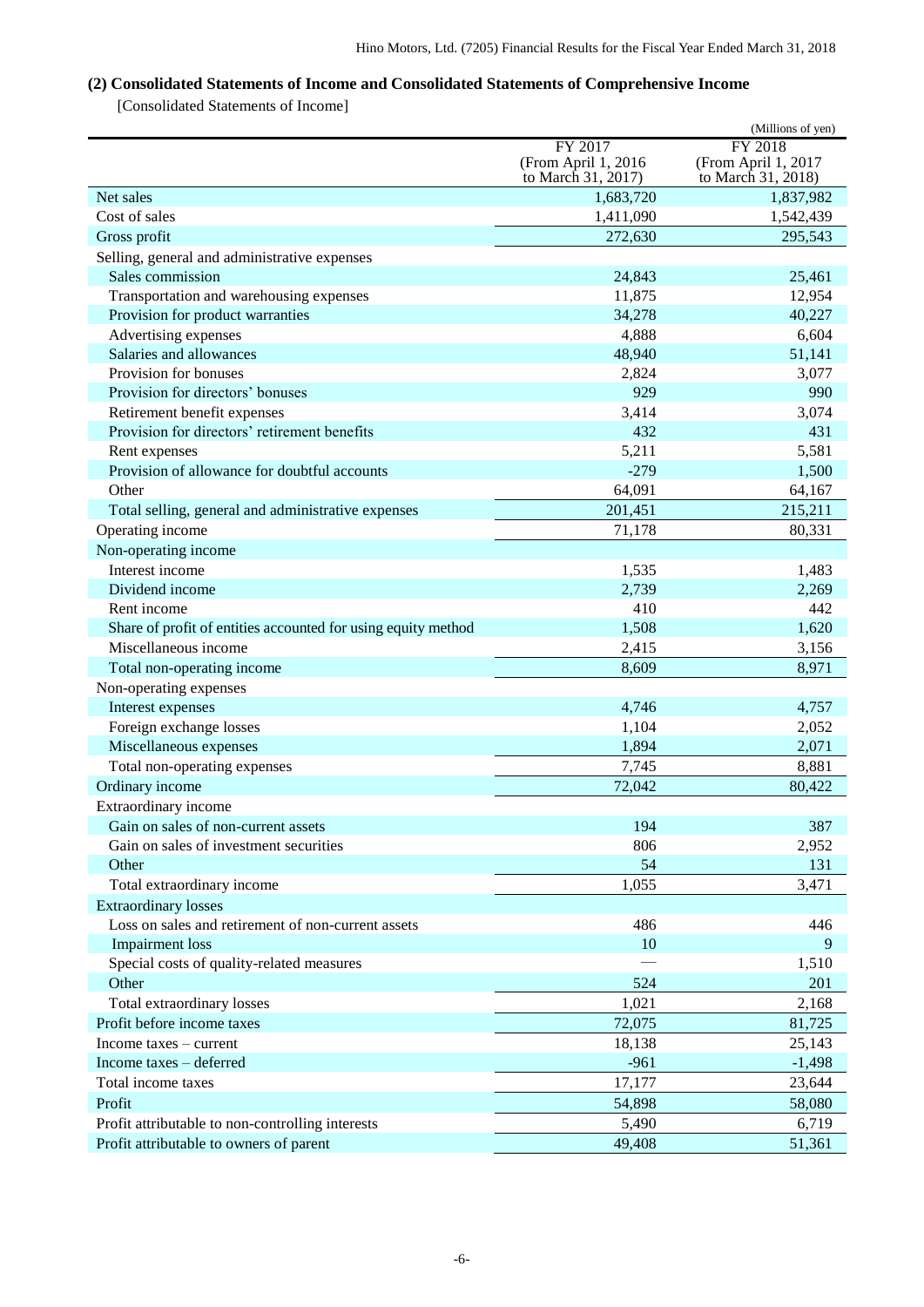[Consolidated Statements of Comprehensive Income]

|                                                                                      |                                                       | (Millions of yen)                                    |
|--------------------------------------------------------------------------------------|-------------------------------------------------------|------------------------------------------------------|
|                                                                                      | FY 2017<br>(From April 1, 2016)<br>to March 31, 2017) | FY 2018<br>(From April 1, 2017<br>to March 31, 2018) |
| Profit                                                                               | 54,898                                                | 58,080                                               |
| Other comprehensive income                                                           |                                                       |                                                      |
| Valuation difference on available-for-sale securities                                | 3,345                                                 | 3,788                                                |
| Deferred gains or losses on hedges                                                   | $-42$                                                 | -170                                                 |
| Foreign currency translation adjustment                                              | $-1,463$                                              | $-4,590$                                             |
| Remeasurements of defined benefit plans                                              | 2,778                                                 | 2,080                                                |
| Share of other comprehensive income of entities<br>accounted for using equity method | $-2,363$                                              | 1,576                                                |
| Total other comprehensive income                                                     | 2,254                                                 | 2,683                                                |
| Comprehensive income                                                                 | 57,152                                                | 60,764                                               |
| (Comprehensive income attributable to)                                               |                                                       |                                                      |
| Comprehensive income attributable to owners of<br>parent                             | 52,331                                                | 53,033                                               |
| Comprehensive income attributable to<br>non-controlling interests                    | 4,820                                                 | 7,731                                                |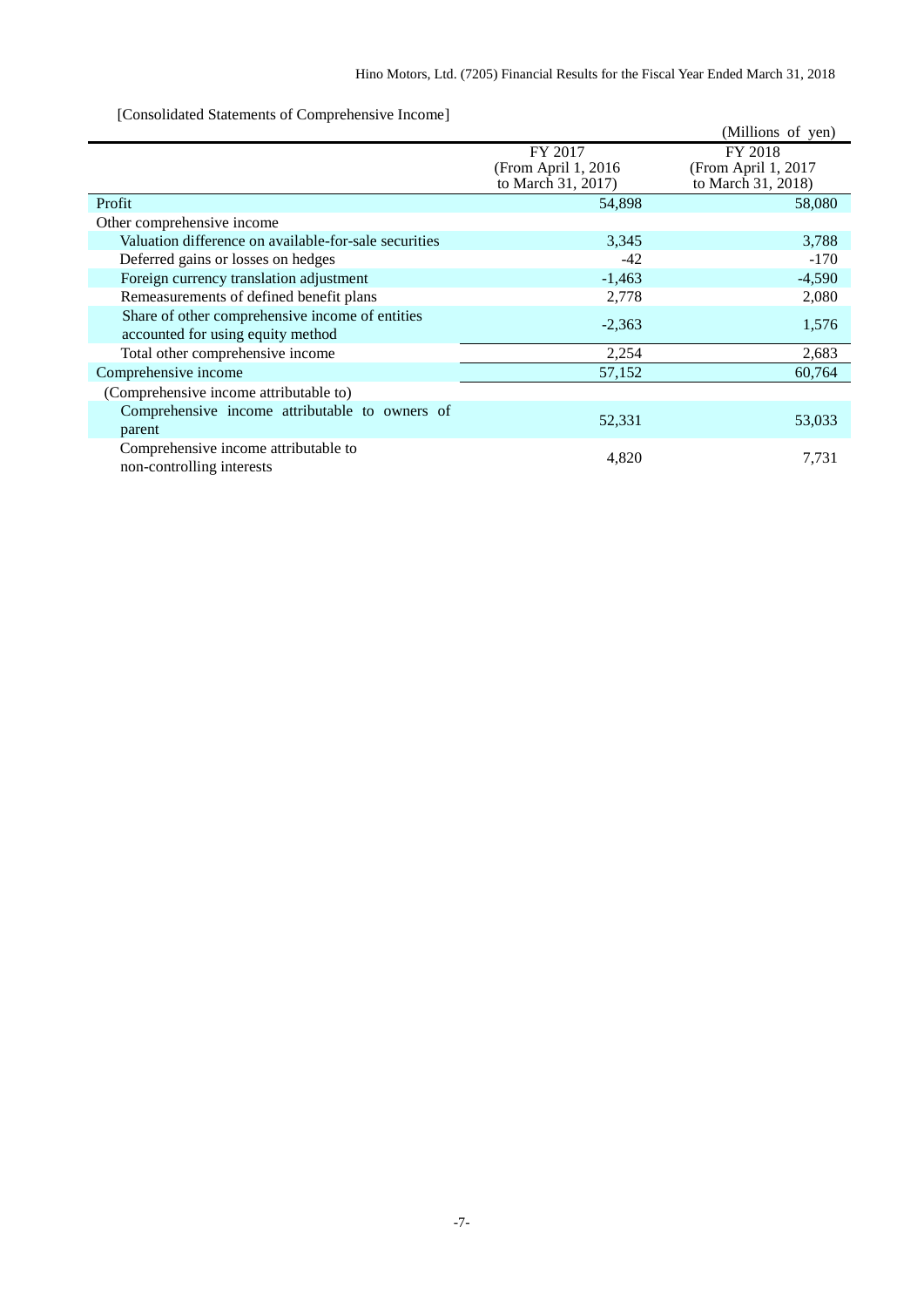#### <span id="page-9-0"></span>**(3) Consolidated Statements of Changes in Net Assets**

Previous Fiscal Year (From April 1, 2016 to March 31, 2017)

| (Millions of yen)                                       |               |                 |                      |                 |                                  |                                                                |                                       |
|---------------------------------------------------------|---------------|-----------------|----------------------|-----------------|----------------------------------|----------------------------------------------------------------|---------------------------------------|
|                                                         |               |                 | Shareholders' equity |                 |                                  | Accumulated other comprehensive<br>income                      |                                       |
|                                                         | Capital stock | Capital surplus | Retained<br>earnings | Treasury shares | Total<br>shareholders'<br>equity | Valuation<br>difference on<br>available-for-sale<br>securities | Deferred gains or<br>losses on hedges |
| Balance at the beginning of the period                  | 72,717        | 66,058          | 270,006              | $-434$          | 408,348                          | 39,792                                                         | 15                                    |
| Changes of items during period                          |               |                 |                      |                 |                                  |                                                                |                                       |
| Dividends of surplus                                    |               |                 | $-16,633$            |                 | $-16,633$                        |                                                                |                                       |
| Profit attributable to owners of<br>parent              |               |                 | 49,408               |                 | 49,408                           |                                                                |                                       |
| Purchase of treasury shares                             |               |                 |                      | $-1$            | $-1$                             |                                                                |                                       |
| Disposal of treasury shares                             |               | 69              |                      | 105             | 174                              |                                                                |                                       |
| Purchase of shares of consolidated<br>subsidiaries      |               |                 |                      |                 |                                  |                                                                |                                       |
| Reversal of revaluation reserve for<br>land             |               |                 | $\mathbf{0}$         |                 | $\Omega$                         |                                                                |                                       |
| Net changes of items other than<br>shareholders' equity |               |                 |                      |                 |                                  | 982                                                            | $-29$                                 |
| Total changes of items during period                    | -             | 70              | 32,774               | 103             | 32.949                           | 982                                                            | $-29$                                 |
| Balance at the end of the period                        | 72,717        | 66.129          | 302.781              | $-330$          | 441,297                          | 40,774                                                         | $-13$                                 |

| (Millions of yen)                                       |                                 |                                               |                                               |                                                          |                                  |                              |                  |
|---------------------------------------------------------|---------------------------------|-----------------------------------------------|-----------------------------------------------|----------------------------------------------------------|----------------------------------|------------------------------|------------------|
|                                                         |                                 |                                               | Accumulated other comprehensive income        |                                                          |                                  |                              |                  |
|                                                         | Revaluation<br>reserve for land | Foreign currency<br>translation<br>adjustment | Remeasurements<br>of defined<br>benefit plans | Total<br>accumulated<br>other<br>comprehensive<br>income | Subscription<br>rights to shares | Non-controlling<br>interests | Total net assets |
| Balance at the beginning of the period                  | 2,318                           | $-6,245$                                      | $-14.811$                                     | 21.069                                                   | 99                               | 44.374                       | 473,891          |
| Changes of items during period                          |                                 |                                               |                                               |                                                          |                                  |                              |                  |
| Dividends of surplus                                    |                                 |                                               |                                               |                                                          |                                  |                              | $-16,633$        |
| Profit attributable to owners of<br>parent              |                                 |                                               |                                               |                                                          |                                  |                              | 49,408           |
| Purchase of treasury shares                             |                                 |                                               |                                               |                                                          |                                  |                              | $-1$             |
| Disposal of treasury shares                             |                                 |                                               |                                               |                                                          |                                  |                              | 174              |
| Purchase of shares of consolidated<br>subsidiaries      |                                 |                                               |                                               |                                                          |                                  |                              | 1                |
| Reversal of revaluation reserve for<br>land             |                                 |                                               |                                               |                                                          |                                  |                              | $\Omega$         |
| Net changes of items other than<br>shareholders' equity | $-0$                            | $-986$                                        | 2,956                                         | 2,923                                                    | $-45$                            | 3,195                        | 6.072            |
| Total changes of items during period                    | $-0$                            | $-986$                                        | 2,956                                         | 2,923                                                    | $-4.5$                           | 3,195                        | 39,022           |
| Balance at the end of the period                        | 2,318                           | $-7,232$                                      | $-11,855$                                     | 23,992                                                   | 53                               | 47,570                       | 512,913          |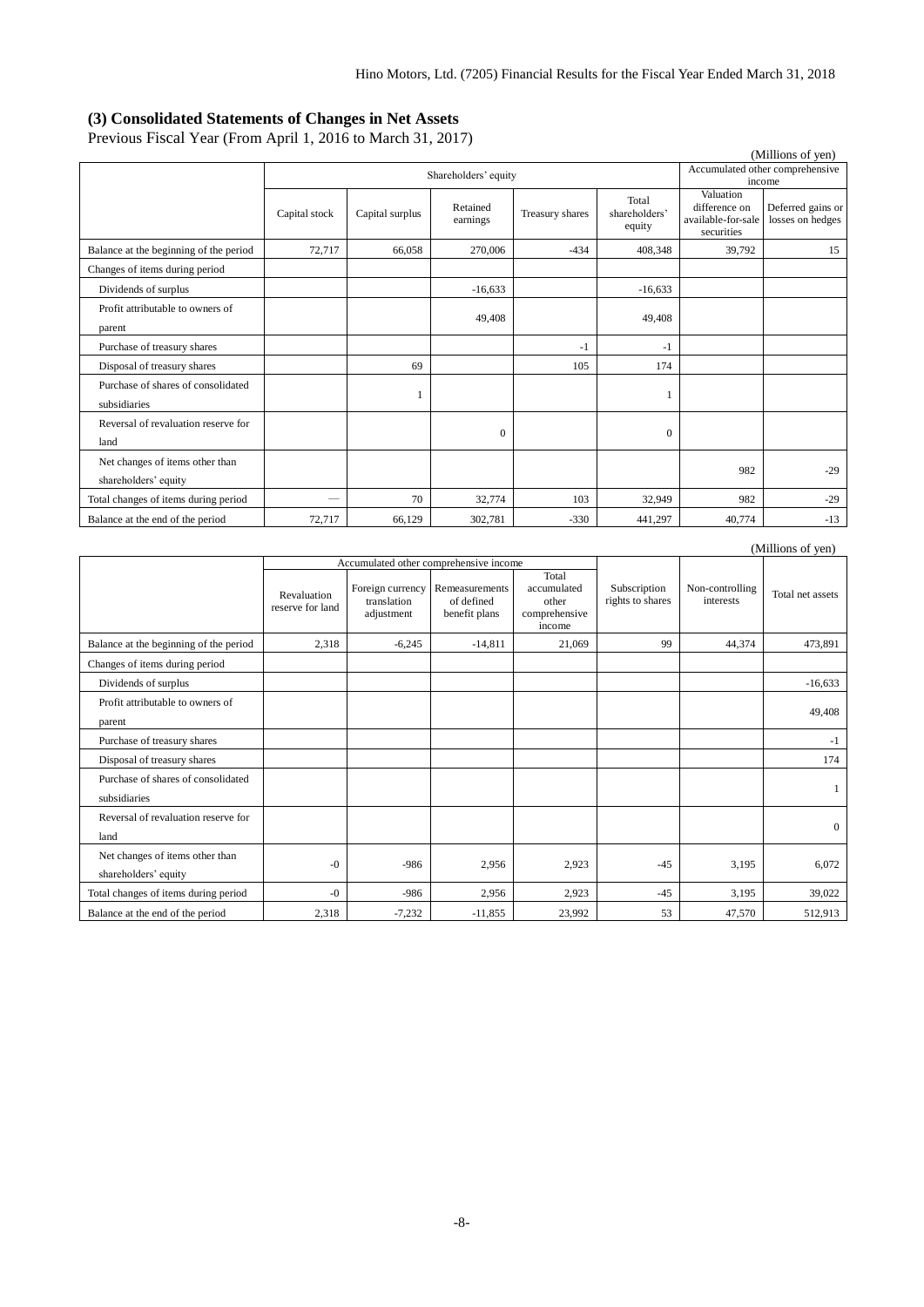| Current Fiscal Year (From April 1, 2017 to March 31, 2018) |  |
|------------------------------------------------------------|--|
|------------------------------------------------------------|--|

| (Millions of yen)                                       |                          |                      |                                           |                 |                                  |                                                                |                                       |
|---------------------------------------------------------|--------------------------|----------------------|-------------------------------------------|-----------------|----------------------------------|----------------------------------------------------------------|---------------------------------------|
|                                                         |                          | Shareholders' equity | Accumulated other comprehensive<br>income |                 |                                  |                                                                |                                       |
|                                                         | Capital stock            | Capital surplus      | Retained<br>earnings                      | Treasury shares | Total<br>shareholders'<br>equity | Valuation<br>difference on<br>available-for-sale<br>securities | Deferred gains or<br>losses on hedges |
| Balance at the beginning of the period                  | 72.717                   | 66.129               | 302,781                                   | $-330$          | 441.297                          | 40.774                                                         | $-13$                                 |
| Changes of items during period                          |                          |                      |                                           |                 |                                  |                                                                |                                       |
| Dividends of surplus                                    |                          |                      | $-16,067$                                 |                 | $-16,067$                        |                                                                |                                       |
| Profit attributable to owners of<br>parent              |                          |                      | 51,361                                    |                 | 51,361                           |                                                                |                                       |
| Change of scope of consolidation                        |                          | $-2$                 | $-77$                                     |                 | $-79$                            |                                                                |                                       |
| Purchase of treasury shares                             |                          |                      |                                           | $-2$            | $-2$                             |                                                                |                                       |
| Disposal of treasury shares                             |                          | 48                   |                                           | 74              | 122                              |                                                                |                                       |
| Purchase of shares of consolidated<br>subsidiaries      |                          | 69                   |                                           |                 | 69                               |                                                                |                                       |
| Reversal of revaluation reserve for<br>land             |                          |                      |                                           |                 |                                  |                                                                |                                       |
| Net changes of items other than<br>shareholders' equity |                          |                      |                                           |                 |                                  | 5,188                                                          | $-67$                                 |
| Total changes of items during period                    | $\overline{\phantom{0}}$ | 115                  | 35,217                                    | 71              | 35,404                           | 5.188                                                          | $-67$                                 |
| Balance at the end of the period                        | 72,717                   | 66,244               | 337,998                                   | $-258$          | 476,701                          | 45,963                                                         | -80                                   |

| (Millions of yen)                                       |                                 |                                               |                                               |                                                          |                                  |                              |                  |
|---------------------------------------------------------|---------------------------------|-----------------------------------------------|-----------------------------------------------|----------------------------------------------------------|----------------------------------|------------------------------|------------------|
|                                                         |                                 |                                               | Accumulated other comprehensive income        |                                                          |                                  |                              |                  |
|                                                         | Revaluation<br>reserve for land | Foreign currency<br>translation<br>adjustment | Remeasurements<br>of defined<br>benefit plans | Total<br>accumulated<br>other<br>comprehensive<br>income | Subscription<br>rights to shares | Non-controlling<br>interests | Total net assets |
| Balance at the beginning of the period                  | 2,318                           | $-7,232$                                      | $-11.855$                                     | 23,992                                                   | 53                               | 47,570                       | 512,913          |
| Changes of items during period                          |                                 |                                               |                                               |                                                          |                                  |                              |                  |
| Dividends of surplus                                    |                                 |                                               |                                               |                                                          |                                  |                              | $-16,067$        |
| Profit attributable to owners of<br>parent              |                                 |                                               |                                               |                                                          |                                  |                              | 51,361           |
| Change of scope of consolidation                        |                                 |                                               |                                               |                                                          |                                  |                              | $-79$            |
| Purchase of treasury shares                             |                                 |                                               |                                               |                                                          |                                  |                              | $-2$             |
| Disposal of treasury shares                             |                                 |                                               |                                               |                                                          |                                  |                              | 122              |
| Purchase of shares of consolidated<br>subsidiaries      |                                 |                                               |                                               |                                                          |                                  |                              | 69               |
| Reversal of revaluation reserve for<br>land             |                                 |                                               |                                               |                                                          |                                  |                              |                  |
| Net changes of items other than<br>shareholders' equity |                                 | $-5,555$                                      | 2,106                                         | 1,671                                                    | $-31$                            | 2,890                        | 4,531            |
| Total changes of items during period                    |                                 | $-5,555$                                      | 2,106                                         | 1,671                                                    | $-31$                            | 2.890                        | 39,935           |
| Balance at the end of the period                        | 2,318                           | $-12,787$                                     | $-9,749$                                      | 25,664                                                   | 21                               | 50,461                       | 552,848          |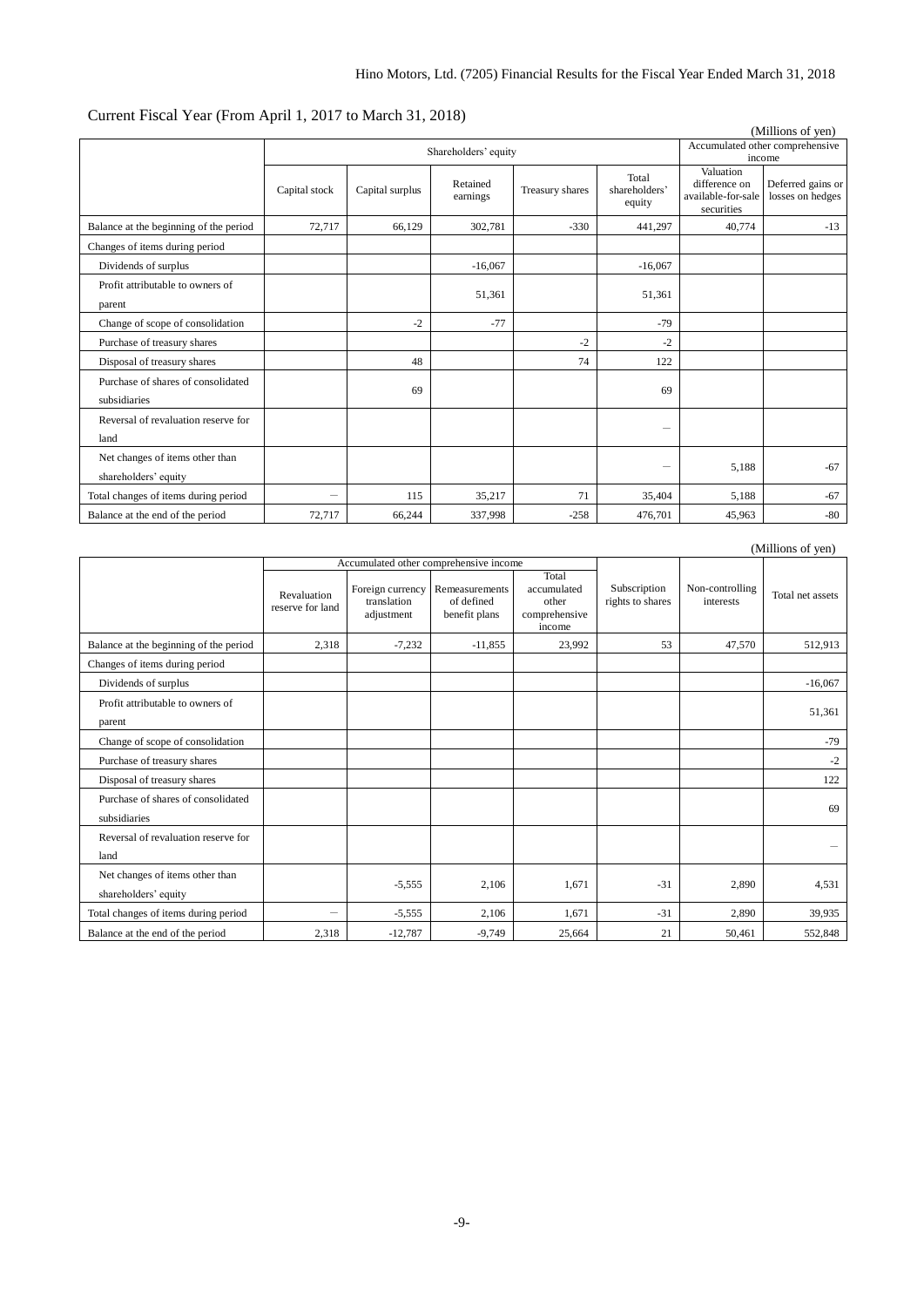## <span id="page-11-0"></span>**(4) Consolidated Statements of Cash Flows**

|                                                                        |                                                      | (Millions of yen)                                    |
|------------------------------------------------------------------------|------------------------------------------------------|------------------------------------------------------|
|                                                                        | FY 2017<br>(From April 1, 2016<br>to March 31, 2017) | FY 2018<br>(From April 1, 2017<br>to March 31, 2018) |
| Cash flows from operating activities                                   |                                                      |                                                      |
| Profit before income taxes                                             | 72,075                                               | 81,725                                               |
| Depreciation                                                           | 51,097                                               | 58,559                                               |
| <b>Impairment</b> loss                                                 | 10                                                   | 9                                                    |
| Increase in allowance for doubtful accounts                            | $-559$                                               | 1,325                                                |
| ("-" means decrease)                                                   |                                                      |                                                      |
| Special costs of quality-related measures                              |                                                      | 1,510                                                |
| Increase in provision for product warranties                           | 6,026                                                | 5,949                                                |
| ("-" means decrease)                                                   |                                                      |                                                      |
| Increase in net defined benefit liability                              | 1,156                                                | 1,146                                                |
| ("-" means decrease)<br>Interest and dividend income                   | $-4,275$                                             | $-3,753$                                             |
|                                                                        |                                                      |                                                      |
| Interest expenses                                                      | 4,746                                                | 4,757                                                |
| Foreign exchange losses ("-" means gain)                               | 3                                                    | $-14$                                                |
| Share of loss of entities accounted for using equity                   | $-1,508$                                             | $-1,620$                                             |
| method ("-" means profit)                                              |                                                      |                                                      |
| Loss on sales of investment securities                                 | $-806$                                               | $-2,952$                                             |
| ("-" means gain)<br>Loss on sales and retirement of non-current assets |                                                      |                                                      |
| ("-" means gain)                                                       | 292                                                  | 58                                                   |
| Decrease in notes and accounts receivable - trade                      |                                                      |                                                      |
| ("-" means increase)                                                   | $-32,948$                                            | $-29,858$                                            |
| Decrease in lease receivables ("-" means increase)                     | $-6369$                                              | $-13,106$                                            |
| Decrease in inventories ("-" means increase)                           | $-13,632$                                            | $-42,322$                                            |
| Increase in notes and accounts payable - trade                         |                                                      |                                                      |
| ("-" means decrease)                                                   | 15,915                                               | 44,796                                               |
| Other, net                                                             | 2596                                                 | $-984$                                               |
| Subtotal                                                               | 93,820                                               | 105,227                                              |
| Interest and dividend income received                                  | 4,572                                                | 4,010                                                |
| Interest expenses paid                                                 | $-5,045$                                             | $-4,411$                                             |
| Income taxes refund ("-" means paid)                                   | $-17,589$                                            | $-18,353$                                            |
| Cash flows from operating activities                                   | 75,758                                               | 86,473                                               |
| Cash flows from investing activities                                   |                                                      |                                                      |
| Payments into time deposits                                            | $-1,294$                                             | $-492$                                               |
| Proceeds from withdrawal of time deposits                              | 958                                                  | 872                                                  |
| Purchase of property, plant and equipment                              | $-87,880$                                            | $-60,087$                                            |
| Proceeds from sales of property, plant and equipment                   | 1,922                                                | 1,290                                                |
| Purchase of intangible assets                                          | $-6,820$                                             | $-7,150$                                             |
| Purchase of investment securities                                      | $-60$                                                | $-509$                                               |
| Proceeds from sales of investment securities                           | 897                                                  | 3,404                                                |
| Payments of long-term loans receivable                                 | $-436$                                               | $-533$                                               |
| Collection of long-term loans receivable                               | 332                                                  | 361                                                  |
| Purchase of shares of subsidiaries resulting in change                 |                                                      | $-160$                                               |
| in scope of consolidation                                              |                                                      |                                                      |
| Other, net                                                             | $-202$                                               | 222                                                  |
| Cash flows from investing activities                                   | $-92,583$                                            | $-62,781$                                            |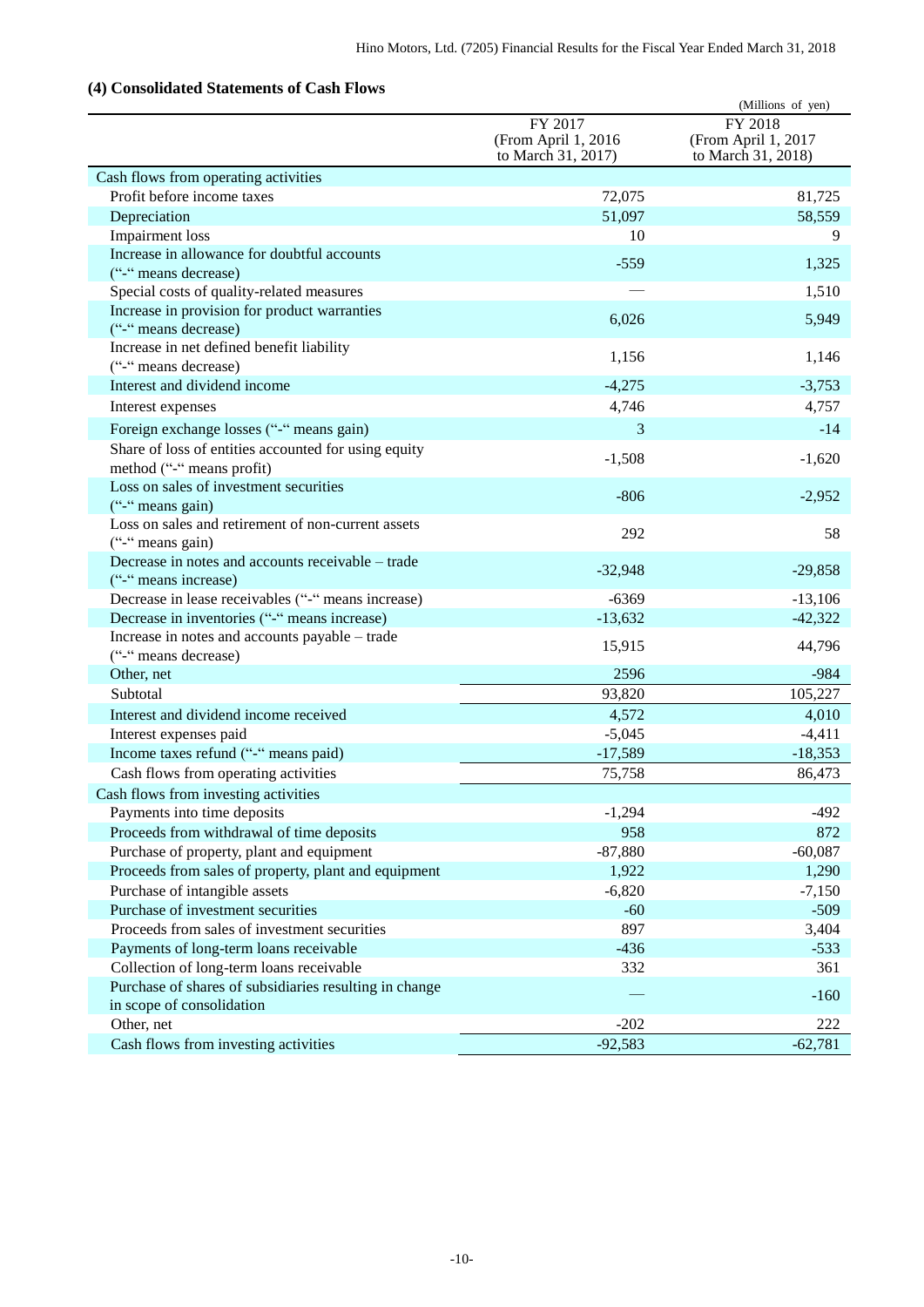|                                                          |                     | (Millions of yen)   |
|----------------------------------------------------------|---------------------|---------------------|
|                                                          | FY 2017             | FY 2018             |
|                                                          | (From April 1, 2016 | (From April 1, 2017 |
|                                                          | to March 31, 2017)  | to March 31, 2018)  |
| Cash flows from financing activities                     |                     |                     |
| Net increase in short-term loans payable                 | $-23,452$           |                     |
| ("-" means decrease)                                     |                     | 69,995              |
| Increase in commercial papers ("-" means decrease)       | 59,000              | $-59,000$           |
| Proceeds from long-term loans payable                    | 2,886               | 11,348              |
| Repayments of long-term loans payable                    | $-2,537$            | $-12,216$           |
| Cash dividends paid                                      | $-16,633$           | $-16,067$           |
| Cash dividends paid to non-controlling shareholders      | $-1,196$            | $-3,293$            |
| Other, net                                               | $-604$              | $-214$              |
| Cash flows from financing activities                     | 17,461              | $-9,448$            |
| Effect of exchange rate change on cash and cash          | $-3,461$            | $-788$              |
| equivalents                                              |                     |                     |
| Net increase in cash and cash equivalents                | $-2,825$            | 13,454              |
| ("-" means decrease)                                     |                     |                     |
| Cash and cash equivalents at the beginning of the period | 33,949              | 31,123              |
| Cash and cash equivalents at the end of the period       | 31,123              | 44,577              |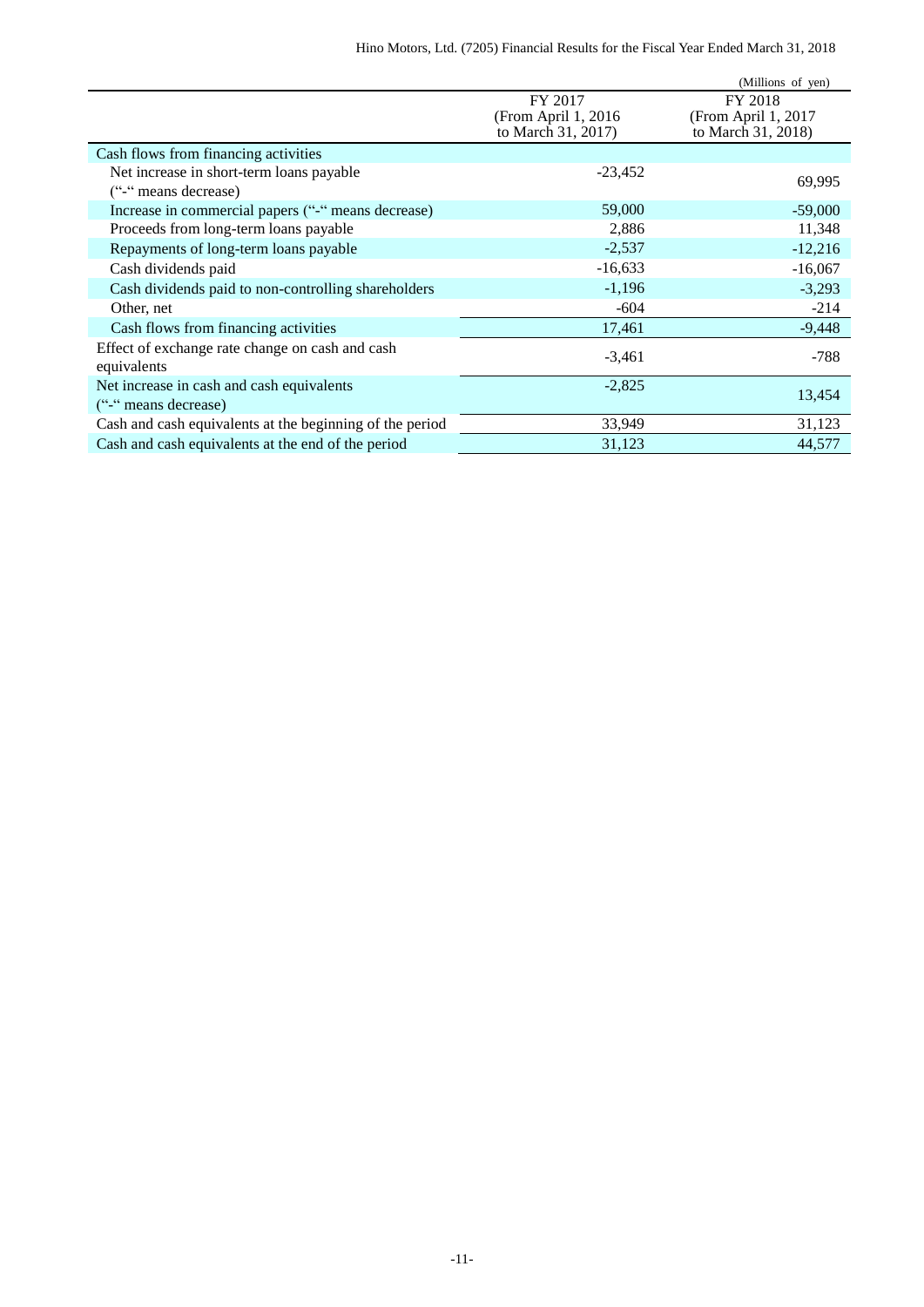## <span id="page-13-0"></span>**(5) Notes to Consolidated Financial Statements**

#### <span id="page-13-1"></span>**(Notes on Going Concern Assumption)**

There is no related information.

#### <span id="page-13-2"></span>**(Changes in Presentation Methods)**

(Regarding the consolidated balance sheet)

"Lease receivables," which was included in "Other" in the section of "Current assets" in the previous consolidated fiscal year, became financially important, and has been posted as an independent item from the current consolidated fiscal year. In order to reflect this change in indication, the consolidated financial statements for the previous consolidated fiscal year have been revised.

As a result, the amount of ¥42,927 million indicated in "Other" in the section of "Current assets" in the consolidated balance sheet for the previous consolidated fiscal year, has been changed to "Lease receivables" of ¥8,756 million and "Other" amounting to ¥34,171 million.

### <span id="page-13-3"></span>**(Segment Information)**

1. Overview of Report Segment

The reporting segment for our company can acquire separate financial information for individual components of our company, and is the target of periodic evaluations so that the board of directors can determine allocation of management resources and evaluate results.

The main business of our company is production and sales of trucks and buses, as well as production on commission for Toyota Motor Corporation and other services such as development and planning of related products. Domestic and overseas areas are covered by our company and domestic subsidiaries or local overseas subsidiaries respectively, with strategies created for each market for the services and products handled.

Therefore, our company production and sales structure is composed of separate regional segments, with these segments reported as "Japan" and "Asia".

2. Method of calculating amounts for Sales, Earnings, Losses, Assets and Other Categories for Each Reporting Segment

The accounting method for report segments is mostly the same as the one used for producing consolidated financial statements. The internal returns and transfers for each segment are based on current market prices.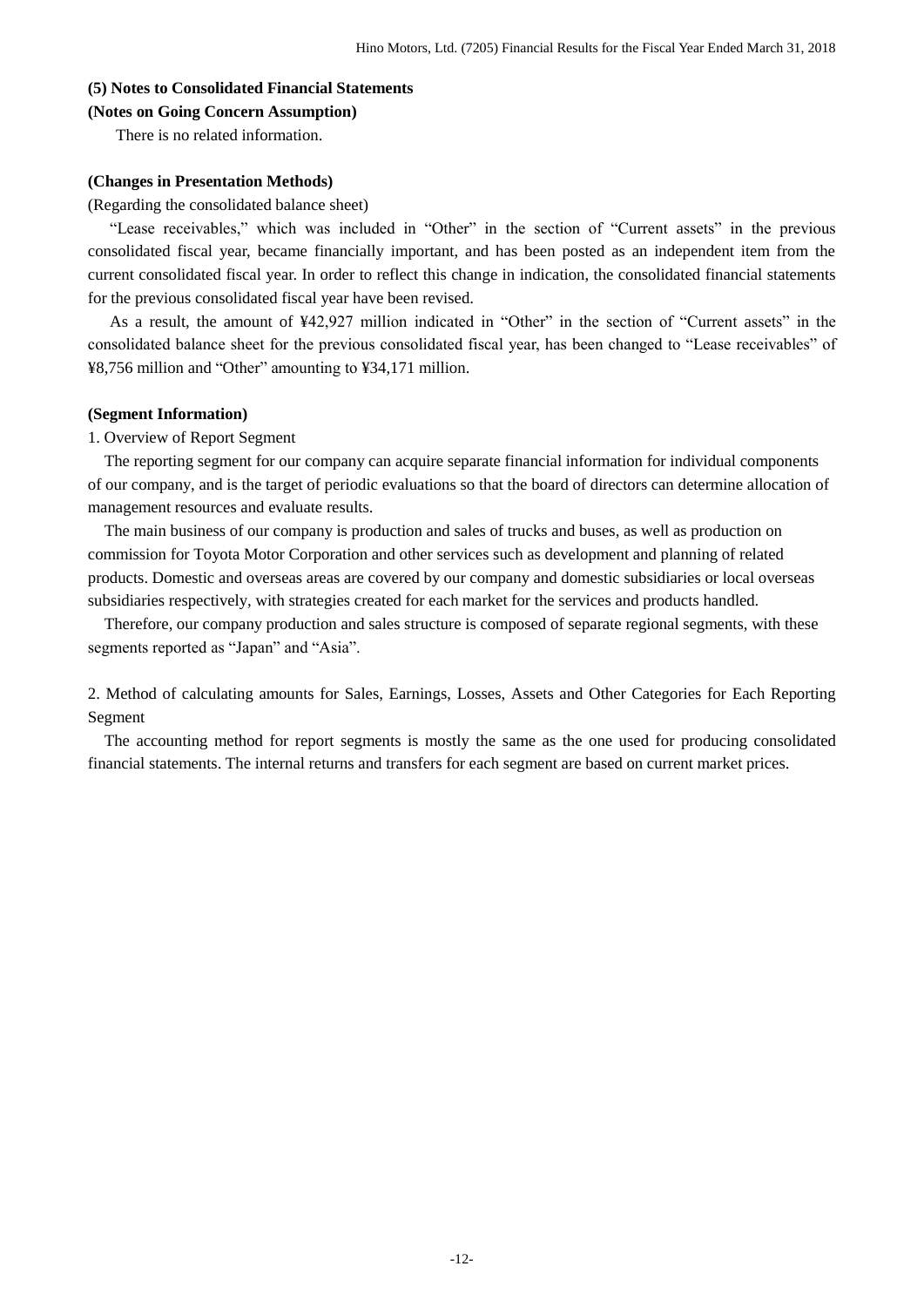#### 3. Information on Amounts for Sales, Earnings, Losses, Assets and Other Categories for Each Reporting Segment

| Previous Piscal Teat (Profit April 1, 2010 to March 31, 2017) |           |                |           |          |           |            | ( <i>INITHOITS OF YELL)</i> |
|---------------------------------------------------------------|-----------|----------------|-----------|----------|-----------|------------|-----------------------------|
|                                                               |           | Report Segment |           |          |           | Adjusted   | Consolidated<br>financial   |
|                                                               | Japan     | Asia           | Total     | Other *1 | Total     | Amount*2   | statements<br>amount *3     |
| <b>Net Sales</b>                                              |           |                |           |          |           |            |                             |
| Sales to External                                             | 1,168,480 | 314,763        | 1,483,243 | 200,477  | 1,683,720 |            | 1,683,720                   |
| Customers                                                     |           |                |           |          |           |            |                             |
| <b>Inter-Segment Sales</b>                                    | 222,346   | 12,794         | 235,140   | 2,766    | 237,907   | $-237,907$ |                             |
| and Transfers                                                 |           |                |           |          |           |            |                             |
| Total                                                         | 1,390,826 | 327,557        | 1,718,383 | 203,243  | 1,921,627 | $-237,907$ | 1,683,720                   |
| <b>Segment Earnings</b>                                       | 43,897    | 17,388         | 61,286    | 7,971    | 69,258    | 1,919      | 71,178                      |
| <b>Segment Assets</b>                                         | 896,232   | 244,389        | 1,140,621 | 111,920  | 1,252,542 | $-60,157$  | 1,192,385                   |
| Other Categories                                              |           |                |           |          |           |            |                             |
| Depreciation and                                              | 39,774    | 9,316          | 49,091    | 2,006    | 51,097    |            | 51,097                      |
| amortization                                                  |           |                |           |          |           |            |                             |
| Investment in Equity                                          | 20,116    | 261            | 20,377    | 235      | 20,613    |            | 20,613                      |
| <b>Method Affiliates</b>                                      |           |                |           |          |           |            |                             |
| Increase in Tangible                                          |           |                |           |          |           |            |                             |
| and Intangible Fixed                                          | 75,513    | 3,518          | 79,031    | 2,270    | 81,302    |            | 81,302                      |
| Assets                                                        |           |                |           |          |           |            |                             |

Previous Fiscal Year (From April 1, 2016 to March 31, 2017) (Millions of yen)

\*1 The "other" section is the regions not included in the reporting segments, including North America and Oceania etc.

\*2 The adjusted amount is listed as below.

(1) The adjusted amount of segment earnings of ¥ 1,919 million includes adjustments for eliminated accounts and inventory assets in inter-segment.

(2) The adjusted amount of segment assets of ¥ -60,157 million includes elimination of debts and credits and inventory assets in inter-segment.

\*3 Segment earnings are adjusted with operating income from the consolidated statement of income.

| . Current Fiscar Tear (From April 1, 2017 to March 91, 2010) |           |                       |           |          | (1)       |            |                           |  |
|--------------------------------------------------------------|-----------|-----------------------|-----------|----------|-----------|------------|---------------------------|--|
|                                                              |           | <b>Report Segment</b> |           |          |           | Adjusted   | Consolidated<br>financial |  |
|                                                              | Japan     | Asia                  | Total     | Other *1 | Total     | Amount*2   | statements<br>amount $*3$ |  |
| Net Sales                                                    |           |                       |           |          |           |            |                           |  |
| Sales to External                                            | 1,211,772 | 388,278               | 1,600,050 | 237,931  | 1,837,982 |            | 1,837,982                 |  |
| Customers                                                    |           |                       |           |          |           |            |                           |  |
| <b>Inter-Segment Sales</b>                                   | 274,785   | 15,404                | 290,190   | 3,263    | 293,453   | $-293,453$ |                           |  |
| and Transfers                                                |           |                       |           |          |           |            |                           |  |
| Total                                                        | 1,486,558 | 403,682               | 1,890,241 | 241,194  | 2,131,436 | $-293,453$ | 1,837,982                 |  |
| <b>Segment Earnings</b>                                      | 48,999    | 21,828                | 70,828    | 10,652   | 81,480    | $-1,149$   | 80,331                    |  |
| <b>Segment Assets</b>                                        | 970,071   | 275,280               | 1,245,982 | 116,596  | 1,362,578 | $-67,387$  | 1,295,191                 |  |
| <b>Other Categories</b>                                      |           |                       |           |          |           |            |                           |  |
| Depreciation and                                             | 46,427    | 9,849                 | 56,277    | 2,282    | 58,559    |            | 58,559                    |  |
| amortization                                                 |           |                       |           |          |           |            |                           |  |
| Investment in Equity                                         | 23,451    |                       | 23,451    | 314      | 23,765    |            | 23,765                    |  |
| <b>Method Affiliates</b>                                     |           |                       |           |          |           |            |                           |  |
| Increase in Tangible                                         |           |                       |           |          |           |            |                           |  |
| and Intangible Fixed                                         | 53,701    | 3,318                 | 57,020    | 8,029    | 65,049    |            | 65,049                    |  |
| Assets                                                       |           |                       |           |          |           |            |                           |  |

#### .Current Fiscal Year (From April 1, 2017 to March 31, 2018) (Millions of yen)

\*1 The "other" section is the regions not included in the reporting segments, including North America and Oceania etc.

\*2 The adjusted amount is listed as below.

(1) The adjusted amount of segment earnings of ¥ -1,149 million includes adjustments for eliminated accounts and inventory assets in inter-segment.

(2) The adjusted amount of segment assets of ¥ -67,387 million includes elimination of debts and credits and inventory assets in inter-segment.

\*3 Segment earnings are adjusted with operating income from the consolidated statement of income.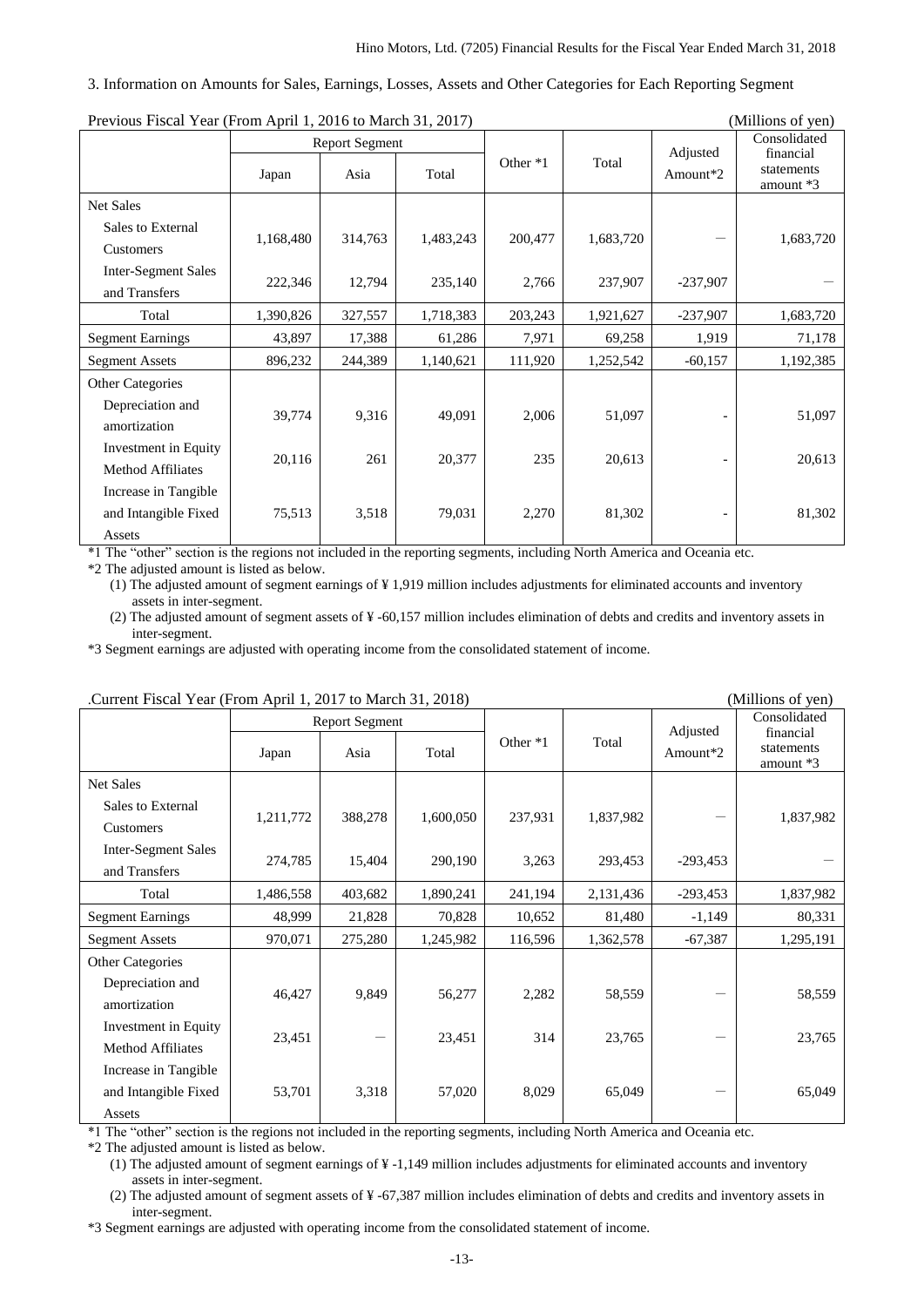### <span id="page-15-0"></span>**(Per Share Information)**

| FY 2017                                |            | FY 2018                                |            |  |  |  |
|----------------------------------------|------------|----------------------------------------|------------|--|--|--|
| (From April 1, 2016 to March 31, 2017) |            | (From April 1, 2017 to March 31, 2018) |            |  |  |  |
| Net assets per share                   | 811.07 yen | Net assets per share                   | 875.40 yen |  |  |  |
| Profit per share                       | 86.15 yen  | Profit per share                       | 89.52 yen  |  |  |  |
| Diluted Profit per share               | 86.11 yen  | Diluted Profit per share               | 89.49 yen  |  |  |  |

(Note) The base for calculating profit per share and diluted profit per share are as follows:

|                                                                                               | FY 2017                                | FY 2018                                |
|-----------------------------------------------------------------------------------------------|----------------------------------------|----------------------------------------|
|                                                                                               | (From April 1, 2016 to March 31, 2017) | (From April 1, 2017 to March 31, 2018) |
| Profit per share                                                                              |                                        |                                        |
| Profit attributable to owners of parent                                                       |                                        |                                        |
| (Millions of yen)                                                                             | 49,408                                 | 51,361                                 |
| Amount not attributable to common shareholders                                                |                                        |                                        |
| (Millions of yen)                                                                             |                                        |                                        |
| Profit attributable to owners of parent associated<br>with common shares<br>(Millions of yen) | 49,408                                 | 51,361                                 |
| Average number of common shares<br>(Shares)                                                   | 573,507,059                            | 573,752,681                            |
|                                                                                               |                                        |                                        |
| Diluted Profit per share                                                                      |                                        |                                        |
| Current-term Profit attributable to owners of                                                 |                                        |                                        |
| parent adjustment                                                                             |                                        |                                        |
| (Millions of yen)                                                                             |                                        |                                        |
| Increase in the number of common shares<br>(Shares)                                           | 293,748                                | 157,197                                |
| Increase in the number of stock acquisition rights<br>(Shares)                                | 293,748                                | 157,197                                |

### <span id="page-15-1"></span>**(Significant Subsequent Events)**

There is no related information.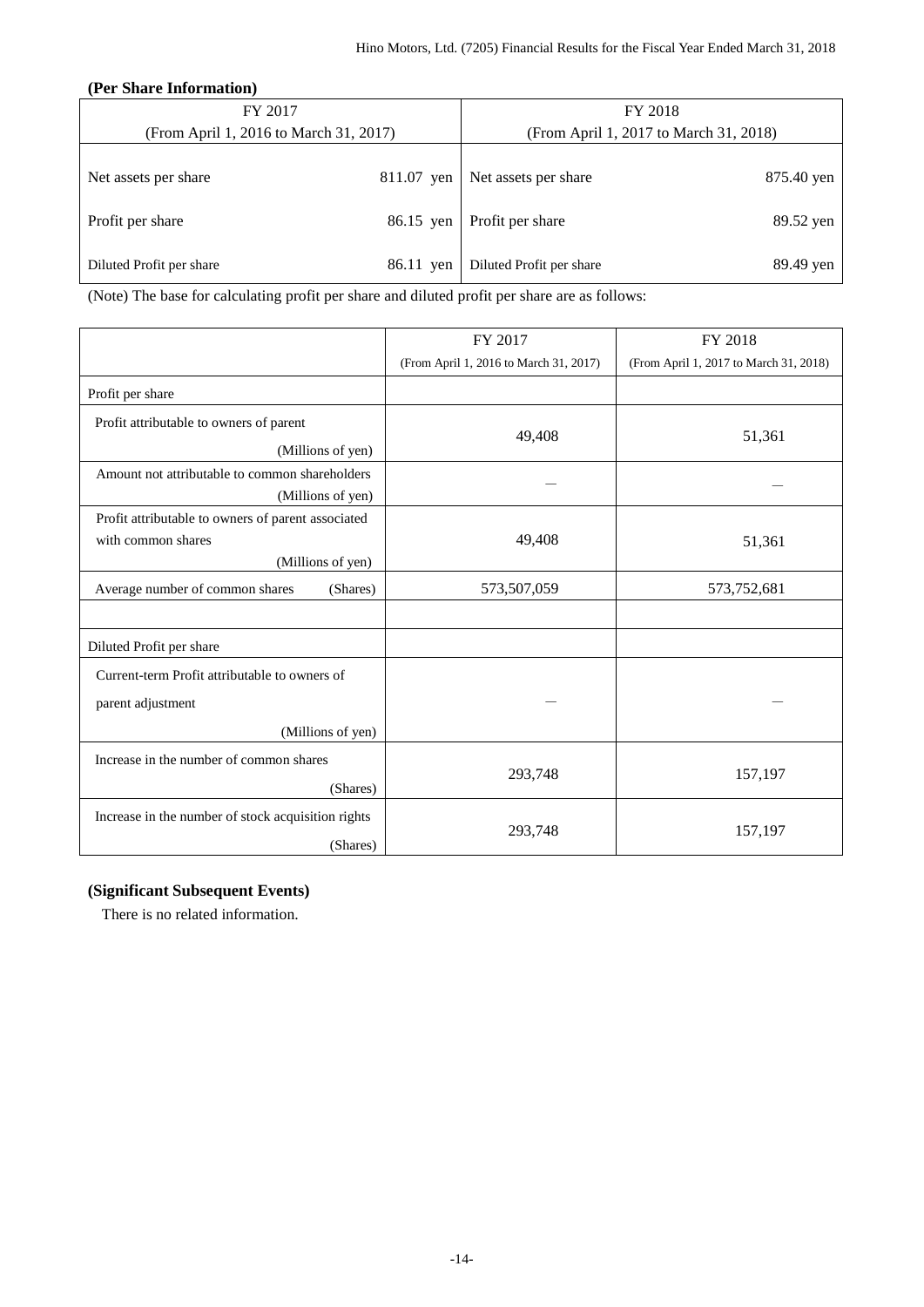# <span id="page-16-0"></span>**4. Non-Consolidated Financial Statements**

## <span id="page-16-1"></span>**(1) Non-Consolidated Balance Sheets**

|                                            |                        | (Millions of yen)      |
|--------------------------------------------|------------------------|------------------------|
|                                            | FY 2017                | FY 2018                |
|                                            | (As of March 31, 2017) | (As of March 31, 2018) |
| Assets                                     |                        |                        |
| Current assets                             |                        |                        |
| Cash and deposits                          | 3,064                  | 4,733                  |
| Notes receivable – trade                   | 404                    | 115                    |
| Accounts receivable - trade                | 224,931                | 268,527                |
| Merchandise and finished goods             | 44,249                 | 48,413                 |
| Work in process                            | 18,664                 | 19,342                 |
| Raw materials and supplies                 | 6,703                  | 7,015                  |
| Prepaid expenses                           | 563                    | 757                    |
| Deferred tax assets                        | 18,537                 | 20,975                 |
| Short-term loans receivable                | 69,657                 | 70,034                 |
| Other                                      | 15,933                 | 18,129                 |
| Allowance for doubtful accounts            | $-1,729$               | $-2,735$               |
| Total current assets                       | 400,979                | 455,307                |
| Non-current assets                         |                        |                        |
| Property, plant and equipment              |                        |                        |
| Buildings, net                             | 69,227                 | 67,827                 |
| Structures, net                            | 13,748                 | 13,760                 |
| Machinery and equipment, net               | 59,496                 | 54,369                 |
| Vehicles, net                              | 3,065                  | 3,257                  |
| Tools, furniture and fixtures, net         | 8,489                  | 10,238                 |
| Land                                       | 37,985                 | 37,956                 |
| Leased assets, net                         | 974                    | 752                    |
| Construction in progress                   | 12,659                 | 12,084                 |
| Total property, plant and equipment        | 205,647                | 200,247                |
| Intangible assets                          |                        |                        |
| Software                                   | 17,862                 | 17,909                 |
| Right of using facilities                  | 502                    | 466                    |
| Total intangible assets                    | 18,364                 | 18,375                 |
| Investments and other assets               |                        |                        |
| Investment securities                      | 63,965                 | 68,111                 |
| Shares of subsidiaries and associates      | 60,313                 | 60,216                 |
| Investments in capital                     | 23                     | 23                     |
| Investments in capital of subsidiaries and |                        |                        |
| associates                                 | 3,957                  | 3,957                  |
| Long-term loans receivable                 | 16,459                 | 11,742                 |
| Long-term prepaid expenses                 | 1,765                  | 1,773                  |
| Other                                      | 2,572                  | 3,003                  |
| Allowance for doubtful accounts            | $-2,737$               | $-2,753$               |
| Total investments and other assets         | 146,319                | 146,074                |
| Total non-current assets                   | 370,331                | 364,698                |
| Total assets                               | 771,311                | 820,005                |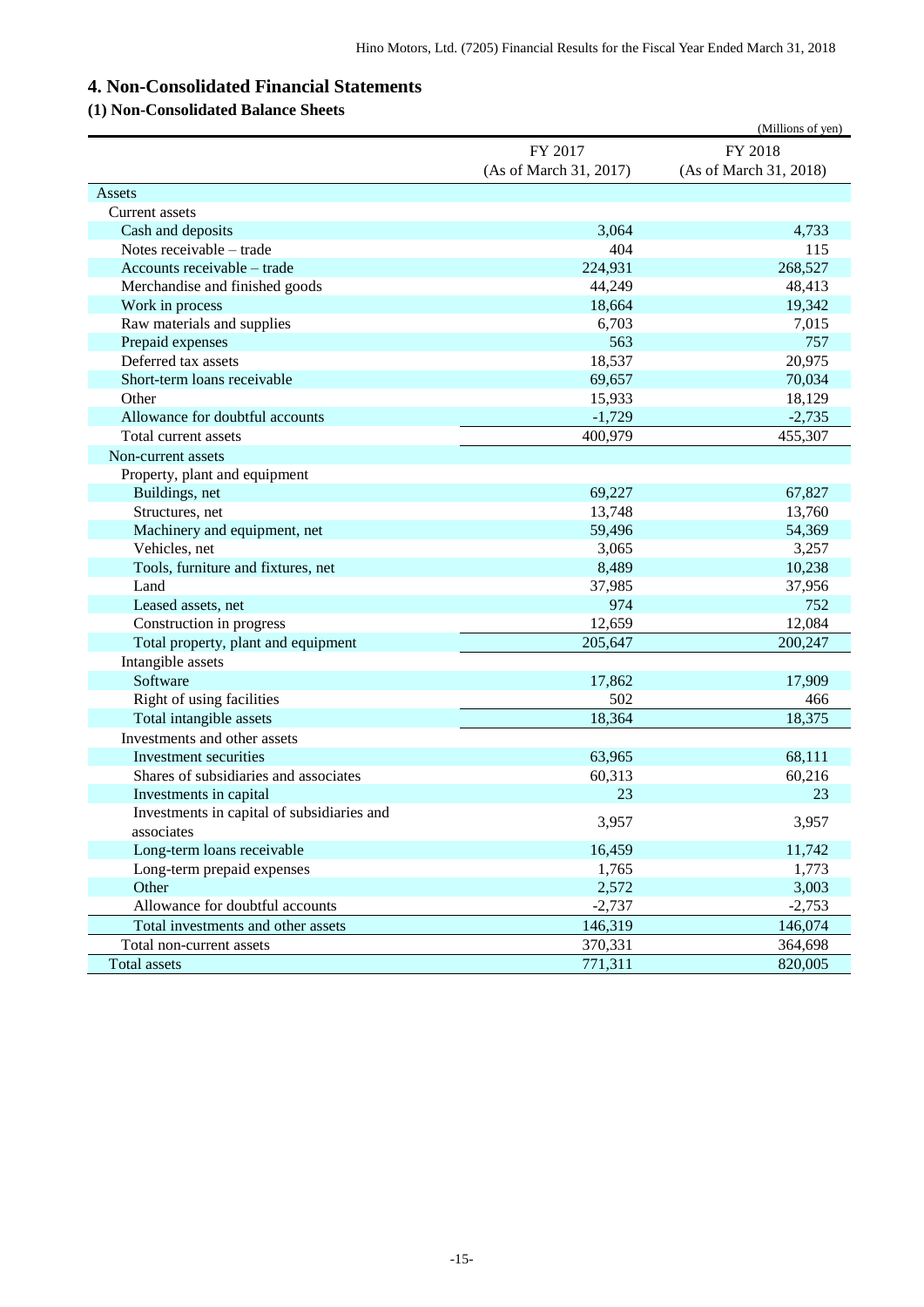|                                             |                        | (Millions of yen)      |
|---------------------------------------------|------------------------|------------------------|
|                                             | FY 2017                | FY 2018                |
|                                             | (As of March 31, 2017) | (As of March 31, 2018) |
| Liabilities                                 |                        |                        |
| <b>Current liabilities</b>                  |                        |                        |
| Notes payable - trade                       | 224                    | 156                    |
| Accounts payable - trade                    | 163,785                | 181,309                |
| Short-term loans payable                    | 13,905                 | 82,044                 |
| Commercial papers                           | 59,000                 |                        |
| Current portion of long-term loans payable  | 3,364                  | 7,751                  |
| Lease obligations                           | 241                    | 246                    |
| Accounts payable - other                    | 19,008                 | 14,118                 |
| Accrued expenses                            | 46,618                 | 45,933                 |
| Income taxes payable                        | 2,785                  | 8,960                  |
| Deposits received                           | 23,072                 | 18,467                 |
| Provision for directors' bonuses            | 255                    | 276                    |
| Provision for product warranties            | 34,278                 | 40,227                 |
| Other                                       | 1,129                  | 2,087                  |
| Total current liabilities                   | 367,668                | 401,579                |
| Non-current liabilities                     |                        |                        |
| Long-term loans payable                     | 8,246                  |                        |
| Lease obligations                           | 863                    | 617                    |
| Deferred tax liabilities                    | 7,322                  | 8,362                  |
| Provision for retirement benefits           | 22,140                 | 22,277                 |
| Long-term accounts payable - other          | 650                    | 415                    |
| Asset retirement obligations                | 948                    | 948                    |
| Other                                       | 978                    | 1,068                  |
| Total non-current liabilities               | 41,151                 | 33,690                 |
| <b>Total liabilities</b>                    | 408,819                | 435,269                |
| Net assets                                  |                        |                        |
| Shareholders' equity                        |                        |                        |
| Capital stock                               | 72,717                 | 72,717                 |
| Capital surplus                             |                        |                        |
| Legal capital surplus                       | 64,307                 | 64,307                 |
| Other capital surplus                       | 782                    | 831                    |
| Total capital surplus                       | 65,089                 | 65,138                 |
| Retained earnings                           |                        |                        |
| Legal retained earnings                     | 7,103                  | 7,103                  |
| Other retained earnings                     |                        |                        |
| Reserve for advanced depreciation of        |                        |                        |
| non-current assets                          | 5,868                  | 5,508                  |
| Reserve for special depreciation            | 53                     | 15                     |
| General reserve                             | 140,000                | 140,000                |
| Retained earnings brought forward           | 39,763                 | 59,349                 |
| Total retained earnings                     | 192,788                | 211,976                |
| Treasury shares                             | $-298$                 | $-226$                 |
| Total shareholders' equity                  | 330,297                | 349,605                |
| Valuation and translation adjustments       |                        |                        |
| Valuation difference on available-for-sale  |                        |                        |
| securities                                  | 32,144                 | 35,111                 |
| Deferred gains or losses on hedges          | -4                     | $-2$                   |
| Total valuation and translation adjustments | 32,140                 | 35,108                 |
| Subscription rights to shares               | 53                     | 21                     |
| Total net assets                            | 362,491                | 384,736                |
| Total liabilities and net assets            | 771,311                | 820,005                |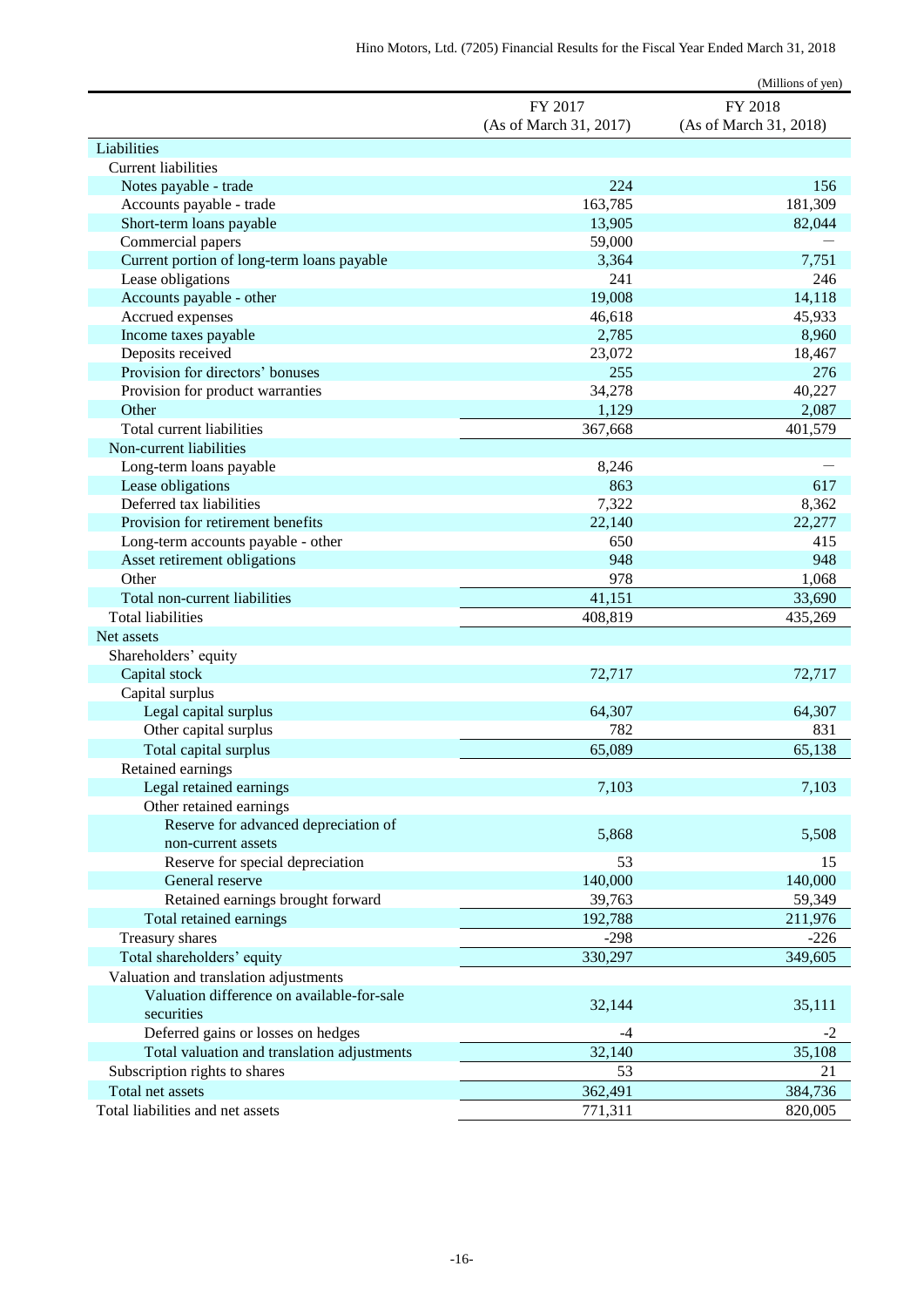## <span id="page-18-0"></span>**(2) Non-Consolidated Statements of Income**

|                                                    |                     | (Millions of yen)   |
|----------------------------------------------------|---------------------|---------------------|
|                                                    | FY 2017             | FY 2018             |
|                                                    | (From April 1, 2016 | (From April 1, 2017 |
|                                                    | to March 31, 2017)  | to March 31, 2018)  |
| Net sales                                          | 1,215,819           | 1,330,573           |
| Cost of sales                                      |                     |                     |
| Beginning finished goods                           | 37,729              | 44,249              |
| Cost of products manufactured                      | 1,040,238           | 1,138,802           |
| Total                                              | 1,077,968           | 1,183,051           |
| Ending finished goods                              | 44,249              | 48,413              |
| Cost of finished goods sold                        | 1,033,719           | 1,134,638           |
| Gross profit                                       | 182,099             | 195,935             |
| Selling, general and administrative expenses       |                     |                     |
| Sales commission                                   | 66,416              | 65,330              |
| Transportation and warehousing expenses            | 7,215               | 7,512               |
| Provision for product warranties                   | 34,278              | 40,227              |
| <b>Advertising expenses</b>                        | 3,415               | 4,636               |
| Salaries and allowances                            | 17,240              | 17,428              |
| Provision for directors' bonuses                   | 255                 | 276                 |
| Provision for retirement benefits                  | 988                 | 946                 |
| Rent expenses                                      | 3,579               | 4,200               |
| Depreciation                                       | 5,080               | 4,966               |
| Other                                              | 19,782              | 17,624              |
| Total selling, general and administrative expenses | 158,253             | 163,149             |
| Operating income                                   | 23,846              | 32,785              |
| Non-operating income                               |                     |                     |
| Interest income                                    | 1,461               | 1,890               |
| Dividend income                                    | 8,641               | 10,217              |
| Rent income                                        | 951                 | 985                 |
| Miscellaneous income                               | 613                 | 1,184               |
| Total non-operating income                         | 11,669              | 14,278              |
| Non-operating expenses                             |                     |                     |
| Interest expenses                                  | 1,063               | 1,412               |
| Depreciation                                       | 186                 | 297                 |
| Foreign exchange losses                            | 1,135               | 1,909               |
| Miscellaneous expenses                             | 938                 | 858                 |
| Total non-operating expenses                       | 3,324               | 4,477               |
| Ordinary income                                    | 32,191              | 42,586              |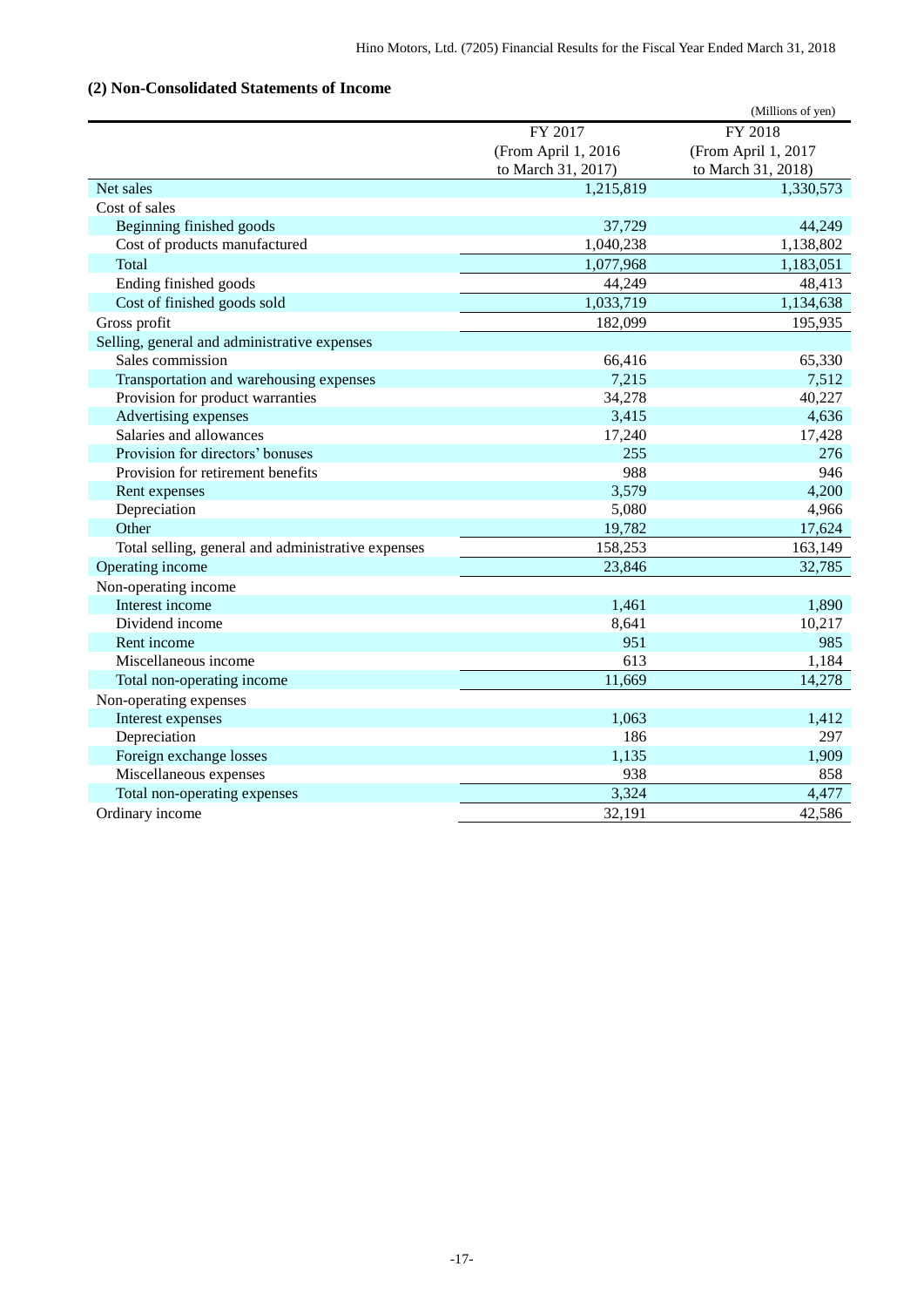|                                                    |                     | (Millions of yen)   |
|----------------------------------------------------|---------------------|---------------------|
|                                                    | FY 2017             | FY 2018             |
|                                                    | (From April 1, 2016 | (From April 1, 2017 |
|                                                    | to March 31, 2017)  | to March 31, 2018)  |
| Extraordinary income                               |                     |                     |
| Gain on sales of non-current assets                | 45                  | 113                 |
| Gain on sales of investment securities             | 799                 | 2,870               |
| Other                                              | 5                   | 94                  |
| Total extraordinary income                         | 850                 | 3,078               |
| <b>Extraordinary losses</b>                        |                     |                     |
| Loss on sales and retirement of non-current assets | 296                 | 164                 |
| Loss on valuation of investments in capital of     |                     |                     |
| subsidiaries and associates                        | 1,342               |                     |
| Special costs of quality-related measures          |                     | 1,510               |
| Other                                              | 83                  | 101                 |
| Total extraordinary losses                         | 1,722               | 1,776               |
| Profit (loss) before income taxes                  | 31,319              | 43,888              |
| Income taxes - current                             | 6,469               | 11,339              |
| Income taxes - deferred                            | $-819$              | $-2,707$            |
| Total income taxes                                 | 5,650               | 8,632               |
| Profit                                             | 25,669              | 35,255              |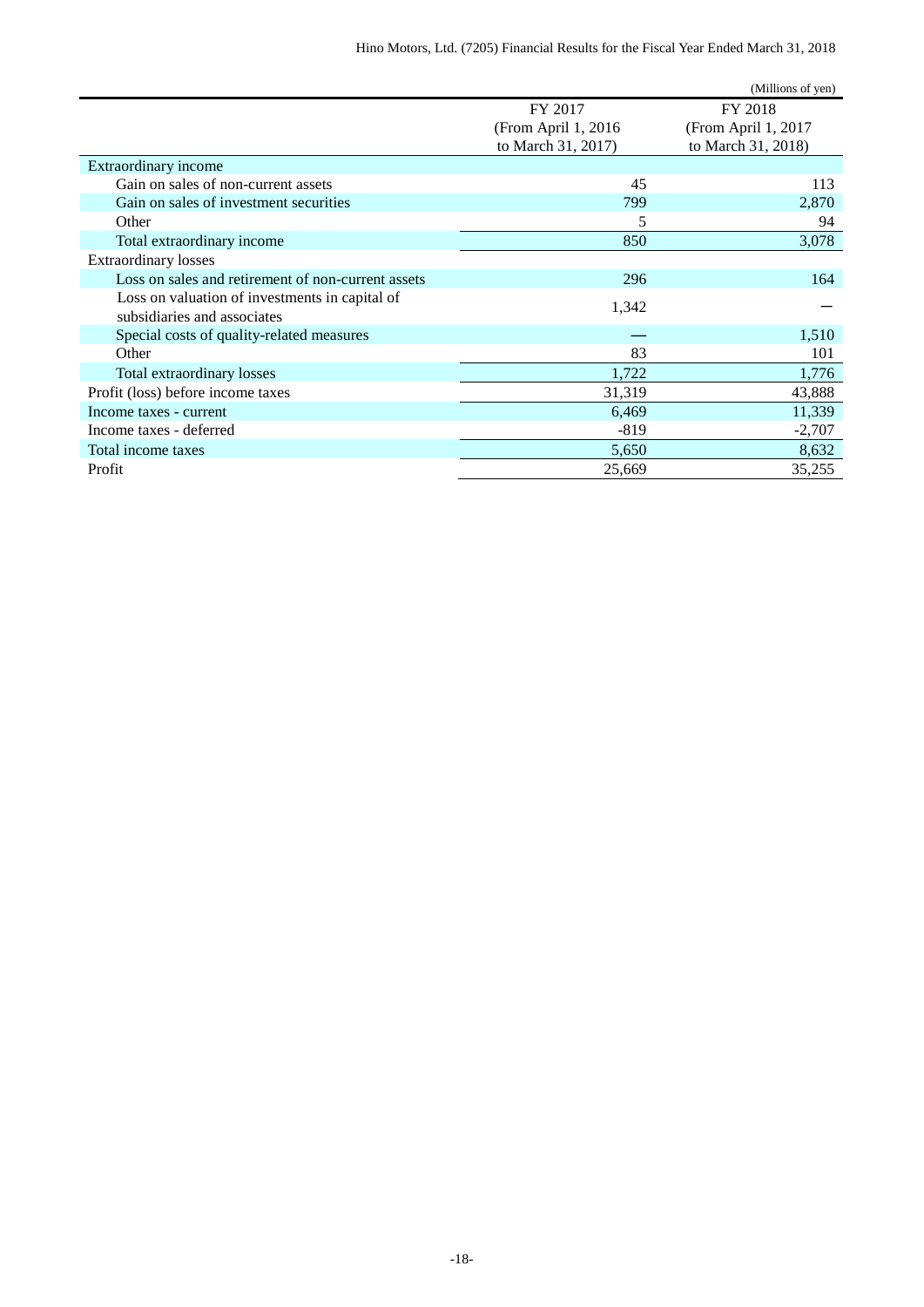### <span id="page-20-0"></span>**(3) Non-Consolidated Statements of Changes in Net Assets**

Previous Fiscal Year (From April 1, 2016 to March 31, 2017)

| 1 Tevrous Fiscal Teat (From April 1, 2010 to March 91, 2017)<br>(Millions of yen) |               |                       |                          |                          |                            |  |  |
|-----------------------------------------------------------------------------------|---------------|-----------------------|--------------------------|--------------------------|----------------------------|--|--|
|                                                                                   |               |                       | Shareholders' equity     |                          |                            |  |  |
|                                                                                   |               |                       | Capital surplus          |                          | Retained earnings          |  |  |
|                                                                                   | Capital stock | Legal capital surplus | Other capital<br>surplus | Total capital<br>surplus | Legal retained<br>earnings |  |  |
| Balance at the beginning of the<br>period                                         | 72,717        | 64,307                | 713                      | 65,020                   | 7,103                      |  |  |
| Changes of items during period                                                    |               |                       |                          |                          |                            |  |  |
| Dividends of surplus                                                              |               |                       |                          |                          |                            |  |  |
| Reversal of reserve for advanced<br>depreciation of non-current assets            |               |                       |                          |                          |                            |  |  |
| Reversal of reserve for special<br>depreciation                                   |               |                       |                          |                          |                            |  |  |
| Provision of general reserve                                                      |               |                       |                          |                          |                            |  |  |
| Profit                                                                            |               |                       |                          |                          |                            |  |  |
| Purchase of treasury shares                                                       |               |                       |                          |                          |                            |  |  |
| Disposal of treasury shares                                                       |               |                       | 69                       | 69                       |                            |  |  |
| Net changes of items other than<br>shareholders' equity                           |               |                       |                          |                          |                            |  |  |
| Total changes of items during<br>period                                           |               |                       | 69                       | 69                       |                            |  |  |
| Balance at the end of the period                                                  | 72,717        | 64,307                | 782                      | 65,089                   | 7,103                      |  |  |

|                                                                        | Shareholders' equity                                                   |                                        |                         |                                            |                               |                    |                                  |
|------------------------------------------------------------------------|------------------------------------------------------------------------|----------------------------------------|-------------------------|--------------------------------------------|-------------------------------|--------------------|----------------------------------|
|                                                                        |                                                                        |                                        | Retained earnings       |                                            |                               |                    |                                  |
|                                                                        |                                                                        |                                        | Other retained earnings |                                            |                               |                    |                                  |
|                                                                        | Reserve for<br>advanced<br>depreciation<br>of<br>non-current<br>assets | Reserve for<br>special<br>depreciation | General<br>reserve      | Retained<br>earnings<br>brought<br>forward | Total<br>retained<br>earnings | Treasury<br>shares | Total<br>shareholders'<br>equity |
| Balance at the beginning of the<br>period                              | 6,380                                                                  | 88                                     | 120,000                 | 50,181                                     | 183,752                       | $-401$             | 321,088                          |
| Changes of items during period                                         |                                                                        |                                        |                         |                                            |                               |                    |                                  |
| Dividends of surplus                                                   |                                                                        |                                        |                         | $-16,633$                                  | $-16,633$                     |                    | $-16,633$                        |
| Reversal of reserve for advanced<br>depreciation of non-current assets | $-511$                                                                 |                                        |                         | 511                                        |                               |                    |                                  |
| Reversal of reserve for special<br>depreciation                        |                                                                        | $-34$                                  |                         | 34                                         |                               |                    |                                  |
| Provision of general reserve                                           |                                                                        |                                        | 20,000                  | $-20,000$                                  |                               |                    |                                  |
| Profit                                                                 |                                                                        |                                        |                         | 25,669                                     | 25,669                        |                    | 25,669                           |
| Purchase of treasury shares                                            |                                                                        |                                        |                         |                                            |                               | $-1$               | $-1$                             |
| Disposal of treasury shares                                            |                                                                        |                                        |                         |                                            |                               | 105                | 174                              |
| Net changes of items other than<br>shareholders' equity                |                                                                        |                                        |                         |                                            |                               |                    |                                  |
| Total changes of items during<br>period                                | $-511$                                                                 | $-34$                                  | 20,000                  | $-10,418$                                  | 9.035                         | 103                | 9,208                            |
| Balance at the end of the period                                       | 5,868                                                                  | 53                                     | 140,000                 | 39,763                                     | 192,788                       | $-298$             | 330,297                          |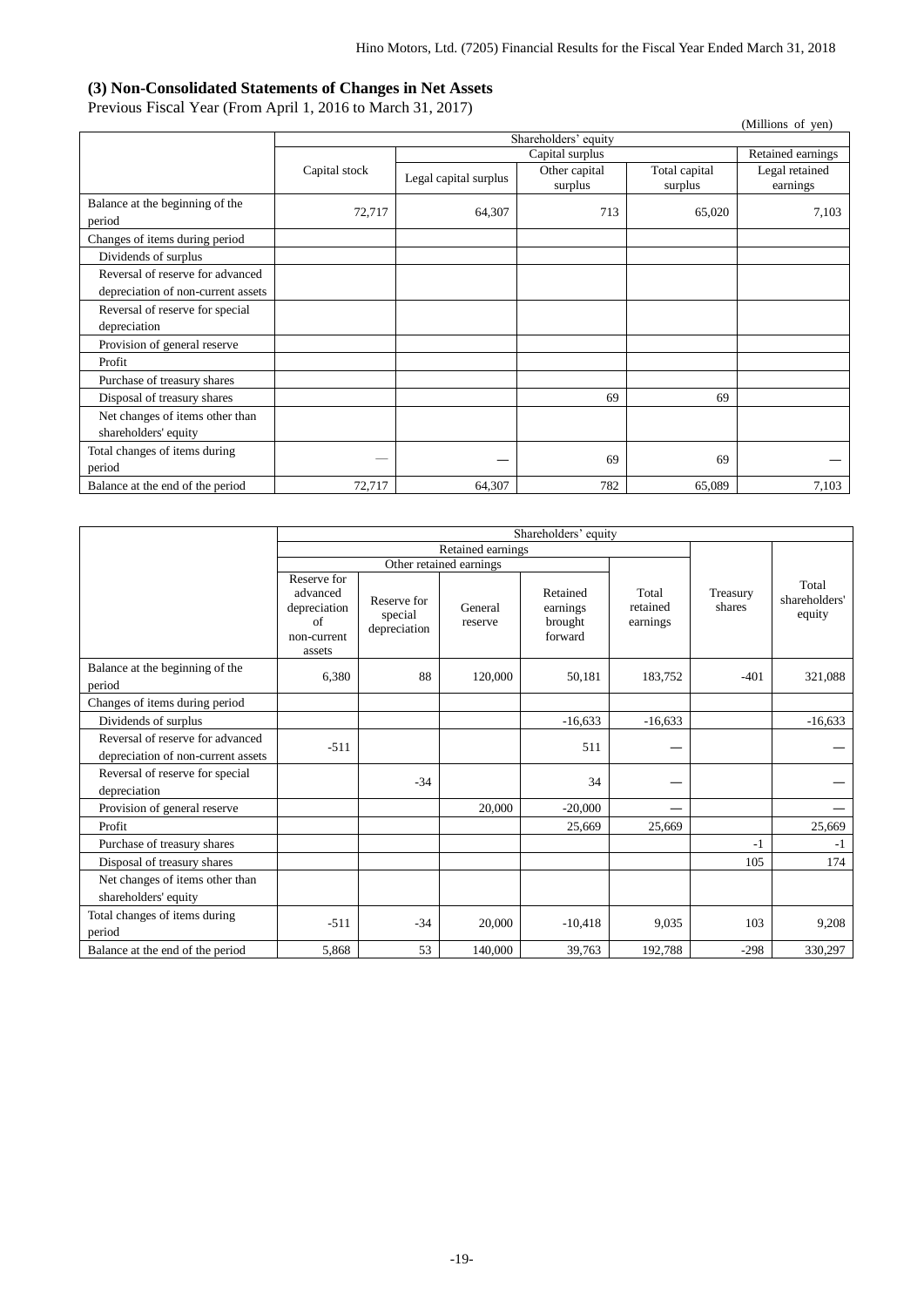|                                                                        |                                                             | Valuation and translation adjustments |                                                   |                                  |                  |
|------------------------------------------------------------------------|-------------------------------------------------------------|---------------------------------------|---------------------------------------------------|----------------------------------|------------------|
|                                                                        | Valuation difference<br>on available-for-sale<br>securities | Deferred gains or<br>losses on hedges | Total valuation<br>and translation<br>adjustments | Subscription<br>rights to shares | Total net assets |
| Balance at the beginning of the period                                 | 29,483                                                      | 15                                    | 29,499                                            | 99                               | 350.686          |
| Changes of items during period                                         |                                                             |                                       |                                                   |                                  |                  |
| Dividends of surplus                                                   |                                                             |                                       |                                                   |                                  | $-16,633$        |
| Reversal of reserve for advanced<br>depreciation of non-current assets |                                                             |                                       |                                                   |                                  |                  |
| Reversal of reserve for special<br>depreciation                        |                                                             |                                       |                                                   |                                  |                  |
| Provision of general reserve                                           |                                                             |                                       |                                                   |                                  |                  |
| Profit                                                                 |                                                             |                                       |                                                   |                                  | 25,669           |
| Purchase of treasury shares                                            |                                                             |                                       |                                                   |                                  | -1               |
| Disposal of treasury shares                                            |                                                             |                                       |                                                   |                                  | 174              |
| Net changes of items other than<br>shareholders' equity                | 2,661                                                       | $-20$                                 | 2,641                                             | $-45$                            | 2,595            |
| Total changes of items during period                                   | 2,661                                                       | $-20$                                 | 2,641                                             | $-45$                            | 11,804           |
| Balance at the end of the period                                       | 32,144                                                      | $-4$                                  | 32,140                                            | 53                               | 362,491          |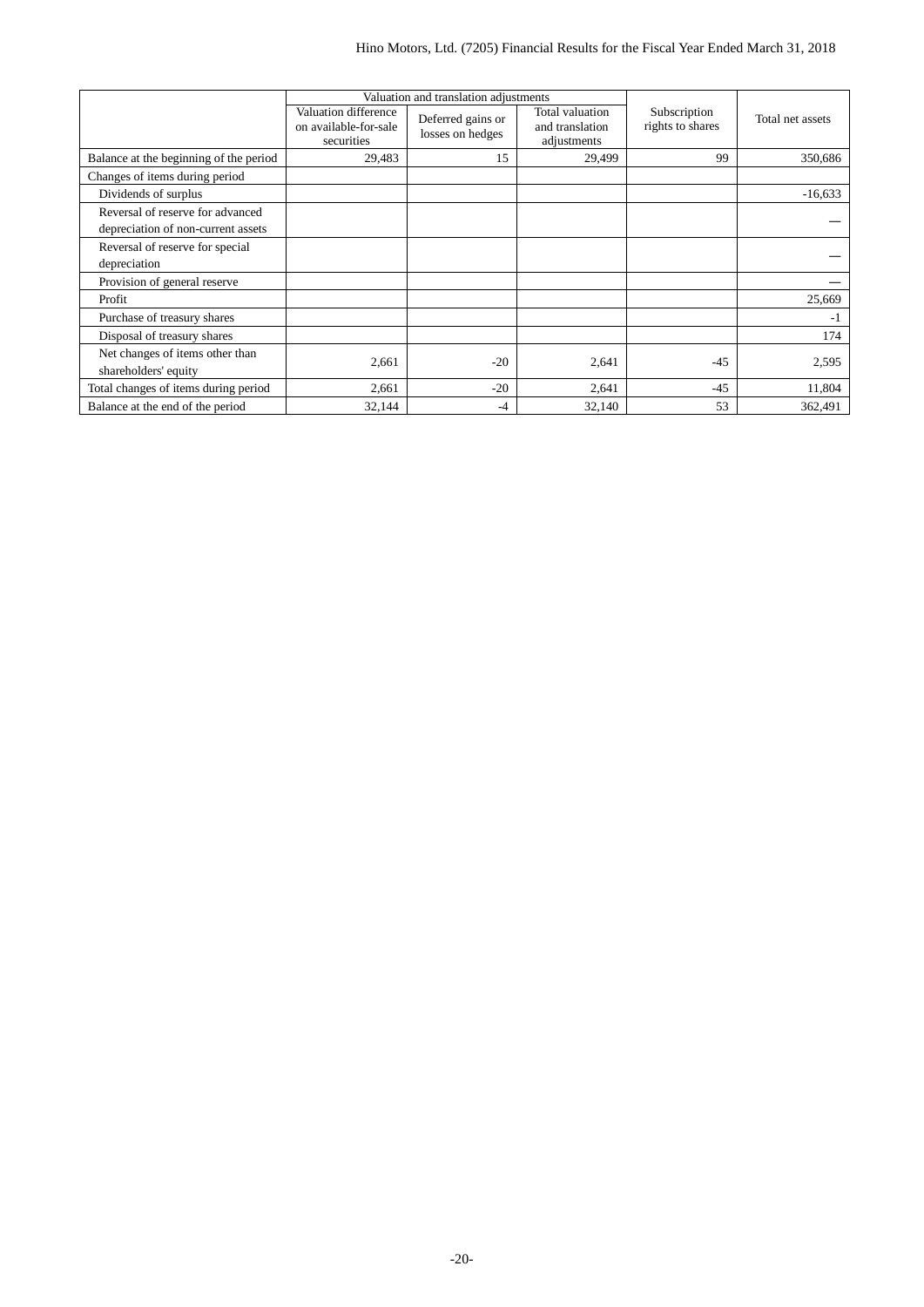### Current Fiscal Year (From April 1, 2017 to March 31, 2018)

|                                           |               |                       |                          |                          | (Millions of yen)          |
|-------------------------------------------|---------------|-----------------------|--------------------------|--------------------------|----------------------------|
|                                           |               |                       | Shareholders' equity     |                          |                            |
|                                           |               |                       | Capital surplus          |                          | Retained earnings          |
|                                           | Capital stock | Legal capital surplus | Other capital<br>surplus | Total capital<br>surplus | Legal retained<br>earnings |
| Balance at the beginning of the<br>period | 72,717        | 64,307                | 782                      | 65,089                   | 7,103                      |
| Changes of items during period            |               |                       |                          |                          |                            |
| Dividends of surplus                      |               |                       |                          |                          |                            |
| Reversal of reserve for advanced          |               |                       |                          |                          |                            |
| depreciation of non-current assets        |               |                       |                          |                          |                            |
| Reversal of reserve for special           |               |                       |                          |                          |                            |
| depreciation                              |               |                       |                          |                          |                            |
| Provision of general reserve              |               |                       |                          |                          |                            |
| Profit                                    |               |                       |                          |                          |                            |
| Purchase of treasury shares               |               |                       |                          |                          |                            |
| Disposal of treasury shares               |               |                       | 48                       | 48                       |                            |
| Net changes of items other than           |               |                       |                          |                          |                            |
| shareholders' equity                      |               |                       |                          |                          |                            |
| Total changes of items during             | —             |                       | 48                       | 48                       |                            |
| period                                    |               |                       |                          |                          |                            |
| Balance at the end of the period          | 72,717        | 64,307                | 831                      | 65,138                   | 7,103                      |

|                                                                        | Shareholders' equity                                                   |                                        |                         |                                            |                               |                    |                                  |
|------------------------------------------------------------------------|------------------------------------------------------------------------|----------------------------------------|-------------------------|--------------------------------------------|-------------------------------|--------------------|----------------------------------|
|                                                                        |                                                                        |                                        | Retained earnings       |                                            |                               |                    |                                  |
|                                                                        |                                                                        |                                        | Other retained earnings |                                            |                               |                    |                                  |
|                                                                        | Reserve for<br>advanced<br>depreciation<br>of<br>non-current<br>assets | Reserve for<br>special<br>depreciation | General<br>reserve      | Retained<br>earnings<br>brought<br>forward | Total<br>retained<br>earnings | Treasury<br>shares | Total<br>shareholders'<br>equity |
| Balance at the beginning of the<br>period                              | 5,868                                                                  | 53                                     | 140,000                 | 39,763                                     | 192,788                       | $-298$             | 330,297                          |
| Changes of items during period                                         |                                                                        |                                        |                         |                                            |                               |                    |                                  |
| Dividends of surplus                                                   |                                                                        |                                        |                         | $-16,067$                                  | $-16,067$                     |                    | $-16,067$                        |
| Reversal of reserve for advanced<br>depreciation of non-current assets | $-360$                                                                 |                                        |                         | 360                                        | $\qquad \qquad$               |                    |                                  |
| Reversal of reserve for special<br>depreciation                        |                                                                        | $-37$                                  |                         | 37                                         | —                             |                    |                                  |
| Provision of general reserve                                           |                                                                        |                                        |                         |                                            |                               |                    | $\overline{\phantom{0}}$         |
| Profit                                                                 |                                                                        |                                        |                         | 35,255                                     | 35,255                        |                    | 35,255                           |
| Purchase of treasury shares                                            |                                                                        |                                        |                         |                                            |                               | $-2$               | $-2$                             |
| Disposal of treasury shares                                            |                                                                        |                                        |                         |                                            |                               | 74                 | 122                              |
| Net changes of items other than<br>shareholders' equity                |                                                                        |                                        |                         |                                            |                               |                    |                                  |
| Total changes of items during<br>period                                | $-360$                                                                 | $-37$                                  |                         | 19,586                                     | 19,187                        | 71                 | 19,308                           |
| Balance at the end of the period                                       | 5,508                                                                  | 15                                     | 140,000                 | 59,349                                     | 211,976                       | $-226$             | 349,605                          |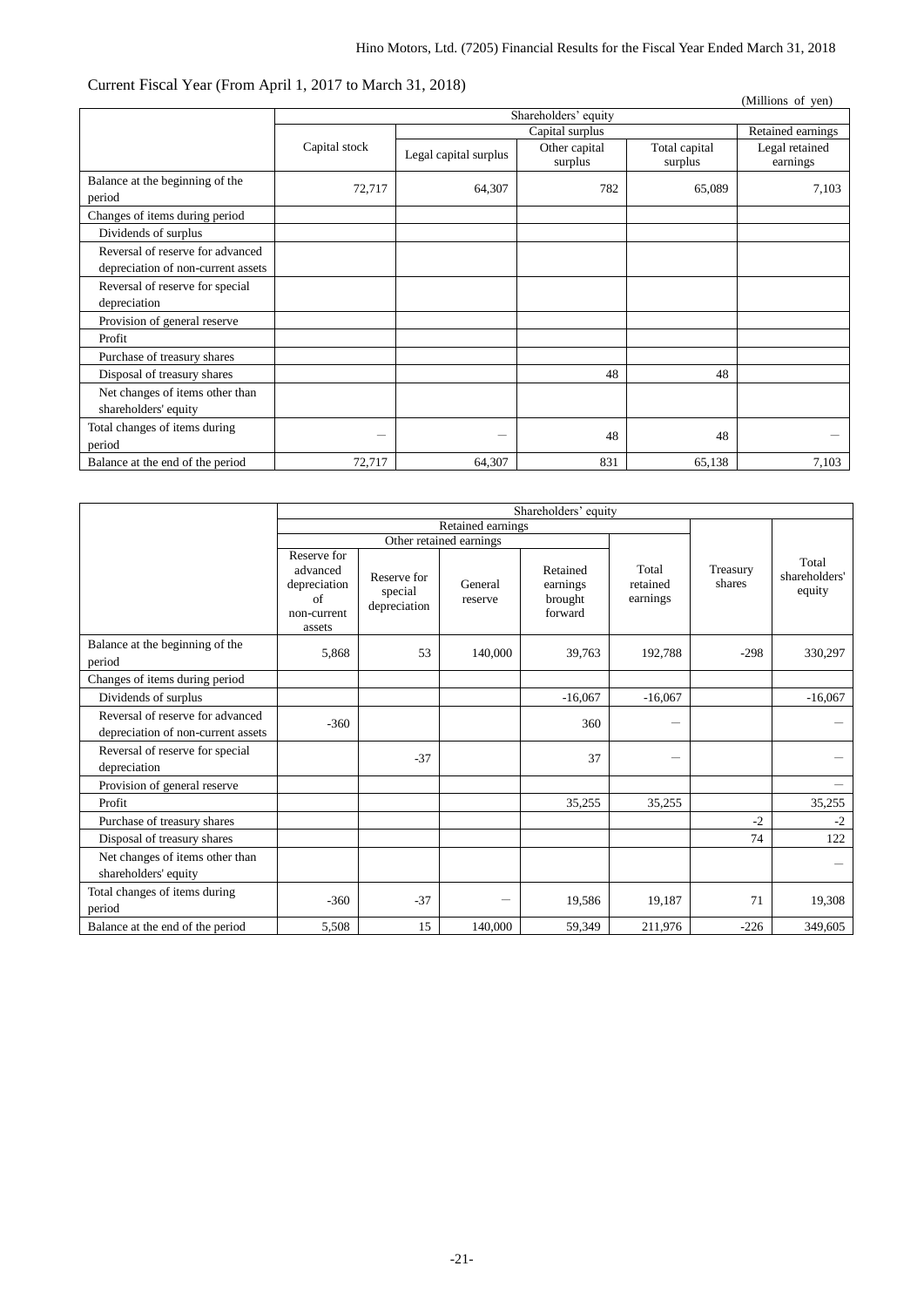|                                                                        |                                                             | Valuation and translation adjustments |                                                   |                                  |                  |
|------------------------------------------------------------------------|-------------------------------------------------------------|---------------------------------------|---------------------------------------------------|----------------------------------|------------------|
|                                                                        | Valuation difference<br>on available-for-sale<br>securities | Deferred gains or<br>losses on hedges | Total valuation<br>and translation<br>adjustments | Subscription<br>rights to shares | Total net assets |
| Balance at the beginning of the period                                 | 32,144                                                      | $-4$                                  | 32,140                                            | 53                               | 362,491          |
| Changes of items during period                                         |                                                             |                                       |                                                   |                                  |                  |
| Dividends of surplus                                                   |                                                             |                                       |                                                   |                                  | $-16,067$        |
| Reversal of reserve for advanced<br>depreciation of non-current assets |                                                             |                                       |                                                   |                                  |                  |
| Reversal of reserve for special<br>depreciation                        |                                                             |                                       |                                                   |                                  |                  |
| Provision of general reserve                                           |                                                             |                                       |                                                   |                                  |                  |
| Profit                                                                 |                                                             |                                       |                                                   |                                  | 35,255           |
| Purchase of treasury shares                                            |                                                             |                                       |                                                   |                                  | $-2$             |
| Disposal of treasury shares                                            |                                                             |                                       |                                                   |                                  | 122              |
| Net changes of items other than<br>shareholders' equity                | 2,966                                                       |                                       | 2,967                                             | $-31$                            | 2,936            |
| Total changes of items during period                                   | 2,966                                                       |                                       | 2,967                                             | $-31$                            | 22,244           |
| Balance at the end of the period                                       | 35,111                                                      | $-2$                                  | 35,108                                            | 21                               | 384,736          |